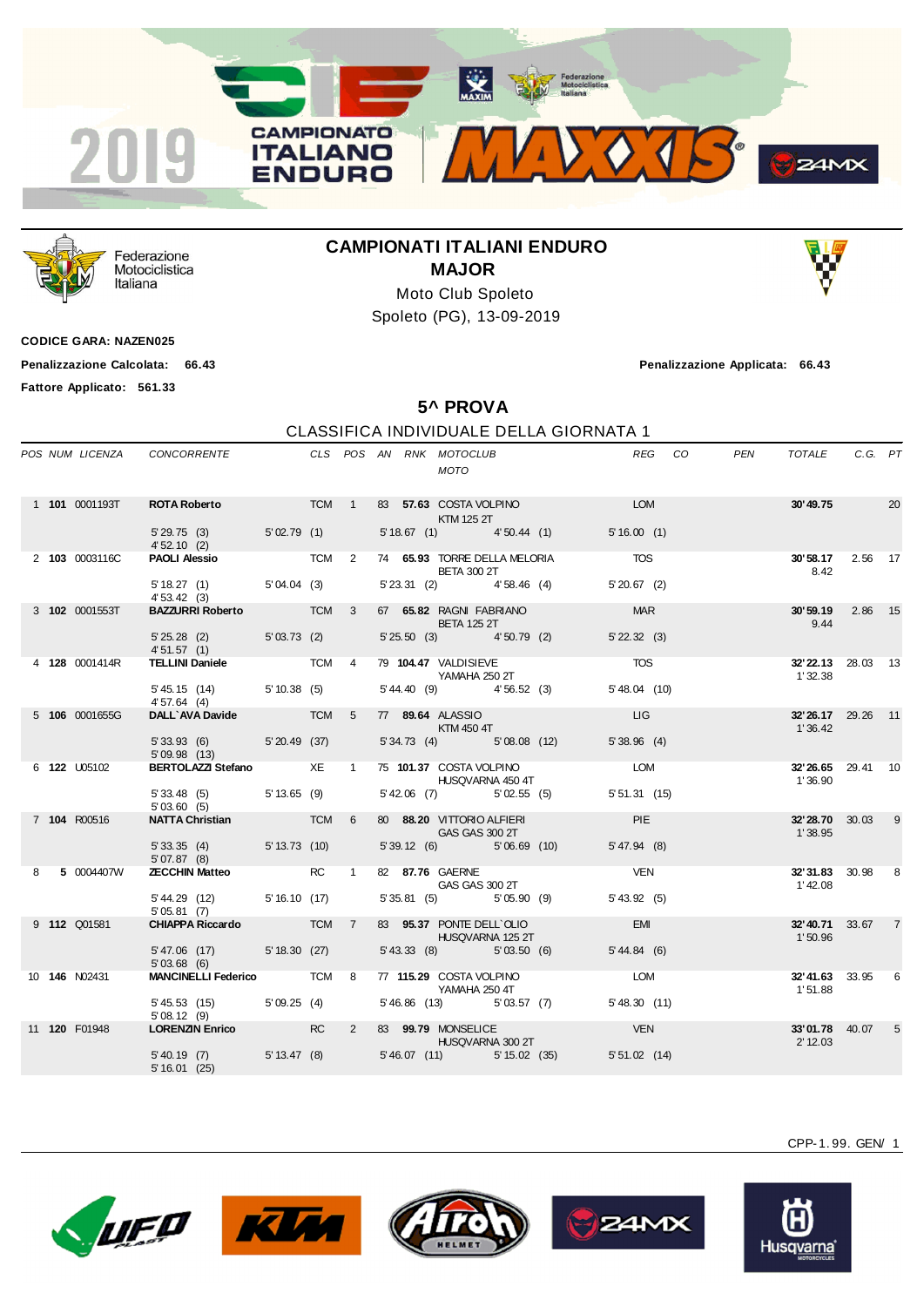

| х<br>øв |
|---------|
|         |
|         |

|  |                        | POS NUM LICENZA CONCORRENTE THE CLS POS AN RNK MOTOCLUB                                                              |                             |    |                |  | <b>MOTO</b>                                   |             |                                           |                | REG CO | PEN | TOTALE                             | C.G. PT |                |
|--|------------------------|----------------------------------------------------------------------------------------------------------------------|-----------------------------|----|----------------|--|-----------------------------------------------|-------------|-------------------------------------------|----------------|--------|-----|------------------------------------|---------|----------------|
|  | 12 <b>107</b> E00825   | <b>INCAINI Damiano</b> RE 1 82 91.86 CAEREVETUS LAZ<br>$5'44.27(11) 5'22.12(44) 5'45.79(10) 5'09.22(15) 5'53.16(18)$ |                             |    |                |  | KTM 350 4T                                    |             |                                           |                |        |     | <b>33'04.32</b> 40.84<br>2' 14.57  |         |                |
|  | 12 127 0001287M        | 5'09.76 (12)<br>LOSS Luca                                                                                            |                             |    |                |  | XBA 1 72 104.33 CIVEZZANO<br>HUSQVARNA 250 2T |             |                                           | <b>PTR</b>     |        |     | <b>33'04.32</b> 40.84<br>2' 14.57  |         |                |
|  |                        | 5' 42.66 (9) 5' 17.44 (23) 5' 47.65 (15) 5' 09.74 (20)<br>5'18.80(34)                                                |                             |    |                |  |                                               |             |                                           | 5'48.03(9)     |        |     |                                    |         |                |
|  | 14 76 0002101G         | <b>POLITANO' Luca</b> $\qquad \qquad \times$ D 1 76 <b>92.65</b> VITTORIO ALFIERI <b>INCIAL AND A POLITANO'</b> PIE  |                             |    |                |  | KTM 250 4T                                    |             |                                           |                |        |     | <b>33'09.34</b> 42.36<br>2' 19.59  |         | $\overline{2}$ |
|  |                        | 5' 42.55 (8) 5' 23.58 (54)<br>5'10.30(16)                                                                            |                             |    |                |  |                                               |             | 5' 52.85 (24) 5' 10.34 (22)               | 5' 49.72 (12)  |        |     |                                    |         |                |
|  | 15 <b>116</b> 0001307T | DALLA ZUANNA Paolo XD                                                                                                |                             |    |                |  | 2 75 <b>97.96</b> CIVEZZANO<br>KTM 250 4T     |             |                                           | <b>PTR</b>     |        |     | <b>33' 13.85</b> 43.73<br>2' 24.10 |         |                |
|  |                        | 5' 51.11 (24) 5' 21.82 (41)<br>5'08.46(10)                                                                           |                             |    |                |  |                                               |             | 5'46.60 (12) 5'03.87 (8)                  | $6'01.99$ (28) |        |     |                                    |         |                |
|  |                        | MAZZOLENI Carmelo $\begin{array}{cccc}\nXE & 2 & 74 & 98.30 & BERGANO/SCUDERIA FLULYIO NORE & LOM\n\end{array}$      |                             |    |                |  | KTM 350 4T                                    |             |                                           |                |        |     | 33'16.43 44.51<br>2' 26.68         |         |                |
|  |                        | 5' 53.99 (30) 5' 15.53 (14)<br>5' 11.68 (18)                                                                         |                             |    |                |  |                                               |             | 5' 49.38 (18) 5' 09.45 (16) 5' 56.40 (20) |                |        |     |                                    |         |                |
|  | 17 118 103630          | ANTONELLA Marco RE                                                                                                   |                             |    | $2^{\circ}$    |  | 81 99.17 OSTRA<br>SHERCO 300 4T               |             |                                           | <b>MAR</b>     |        |     | 33'17.08 44.71<br>2' 27.33         |         |                |
|  |                        | 5' 52.27 (26) 5' 22.83 (49)<br>5' 10.04 (15)                                                                         |                             |    |                |  |                                               |             | 5' 49.26 (17) 5' 10.75 (24)               | $5'51.93$ (16) |        |     |                                    |         |                |
|  | 18 140 101893          | <b>DOTTORI Samuele</b> RC                                                                                            |                             |    | $3^{\circ}$    |  | 82 111.95 MOTORARI<br>KTM 300 2T              |             |                                           | <b>VEN</b>     |        |     | 33'19.79 45.53<br>2' 30.04         |         |                |
|  |                        | 5' 58.39 (37) 5' 20.10 (33)<br>5' 18.37 (31)                                                                         |                             |    |                |  |                                               |             | 5' 47.57 (14) 5' 08.64 (13)               | 5' 46.72 (7)   |        |     |                                    |         |                |
|  | 19 110 R03376          | <b>BANA Manuel</b>                                                                                                   | $R_{\rm 1.5}$ $R_{\rm 2.5}$ |    | 1              |  | 82 93.11 GAERNE<br>YAMAHA 250 4T              |             |                                           | <b>VEN</b>     |        |     | 33'19.94 45.58<br>2'30.19          |         |                |
|  |                        | 5'44.44 (13)                                                                                                         | 5'24.28(64)                 |    |                |  | 5' 55.92 (32) 5' 07.98 (11)                   |             |                                           | $5'57.91$ (23) |        |     |                                    |         |                |
|  | 20 123 0001233R        | 5'09.41(11)<br><b>ROLLI Mauro</b>                                                                                    | RC                          |    | $\overline{4}$ |  | 80 102.19 LAGO D'ISEO<br><b>KTM 300 2T</b>    |             |                                           | LOM            |        |     | 33'20.08 45.62                     |         |                |
|  |                        | 5' 51.83 (25) 5' 16.75 (21)                                                                                          |                             |    |                |  |                                               |             | 5' 53.05 (26) 5' 09.52 (17)               | $5'57.55$ (21) |        |     | 2' 30.33                           |         |                |
|  | 21 133 F01512          | 5' 11.38 (17)<br>NIGELLI Stefano RBA 1                                                                               |                             |    |                |  | 84 106.06 BOBBIO                              |             |                                           | <b>EMI</b>     |        |     | 33'21.48 46.04                     |         |                |
|  |                        | 5' 47.59 (18) 5' 18.45 (29)                                                                                          |                             |    |                |  | <b>HUSQVARNA 250 2T</b>                       |             | 5' 49.82 (20) 5' 09.20 (14)               | $5'57.74$ (22) |        |     | 2'31.73                            |         |                |
|  | 22 115 0001711R        | 5' 18.68 (33)<br><b>ALBERTI Giorgio XD</b> XD                                                                        |                             |    | $3^{\circ}$    |  | 76 96.80 COSTA VOLPINO                        |             |                                           | <b>LOM</b>     |        |     | 33'22.86 46.46                     |         |                |
|  |                        | 5' 47.73 (19) 5' 23.49 (53)                                                                                          |                             |    |                |  | <b>SHERCO 250 4T</b>                          |             | 5' 53.42 (27) 5' 11.46 (27)               | 5' 49.84 (13)  |        |     | 2' 33.11                           |         |                |
|  | 23 139 E00600          | 5' 16.92 (28)<br><b>FARAVELLI Fabio</b> RE                                                                           |                             |    |                |  | 3 80 111.10 VALLI OLTREPO                     |             |                                           | LOM            |        |     | 33'28.51 48.18                     |         |                |
|  |                        | 5' 54.30 (31) 5' 17.69 (25) 5' 58.92 (34) 5' 09.57 (18)                                                              |                             |    |                |  | <b>HONDA 450 4T</b>                           |             |                                           | 5'52.81(17)    |        |     | 2'38.76                            |         |                |
|  | 24 129 P01160          | $5' 15.22$ (22)<br><b>BRISIGOTTI Michele</b>                                                                         |                             | XE | 3              |  | 75 104.71 TITANO                              |             |                                           | MAR            |        |     | 33'35.43 50.28                     |         |                |
|  |                        | 5' 56.36 (34)                                                                                                        | 5'16.89(22)                 |    |                |  | TM 300 4T<br>5' 55.58 (31) 5' 11.45 (26)      |             |                                           | $5'59.06$ (25) |        |     | 2' 45.68                           |         |                |
|  | 25 105 0001493F        | 5' 16.09 (26)<br><b>SIBELLI Francesco</b>                                                                            | X <sup>C</sup>              |    | $\mathbf{1}$   |  | 74 88.95 ALASSIO                              |             |                                           | LIG            |        |     | 33'37.08 50.78                     |         |                |
|  |                        | $5'50.89$ (23)                                                                                                       | $5' 15.98$ (16)             |    |                |  | KTM 300 2T<br>5' 52.39 (22) 5' 10.39 (23)     |             |                                           | $6'04.46$ (36) |        |     | 2' 47.33                           |         |                |
|  | 26 135 0005854A        | 5' 22.97 (54)<br><b>HRIAZ Fabrizio</b>                                                                               | W4                          |    | $\overline{1}$ |  | 66 106.99 TRIESTE                             |             |                                           | <b>FVG</b>     |        |     | 33'39.91 51.64                     |         |                |
|  |                        | 6'01.77 (44)<br>5'11.96(20)                                                                                          | 5'10.64(6)                  |    |                |  | HUSQVARNA 450 4T<br>$6'$ 03.47 $(42)$         | 5'09.63(19) |                                           | $6'02.44$ (29) |        |     | 2'50.16                            |         |                |

**CAMPIONATO** 

**ITALIANO ENDURO** 

2019









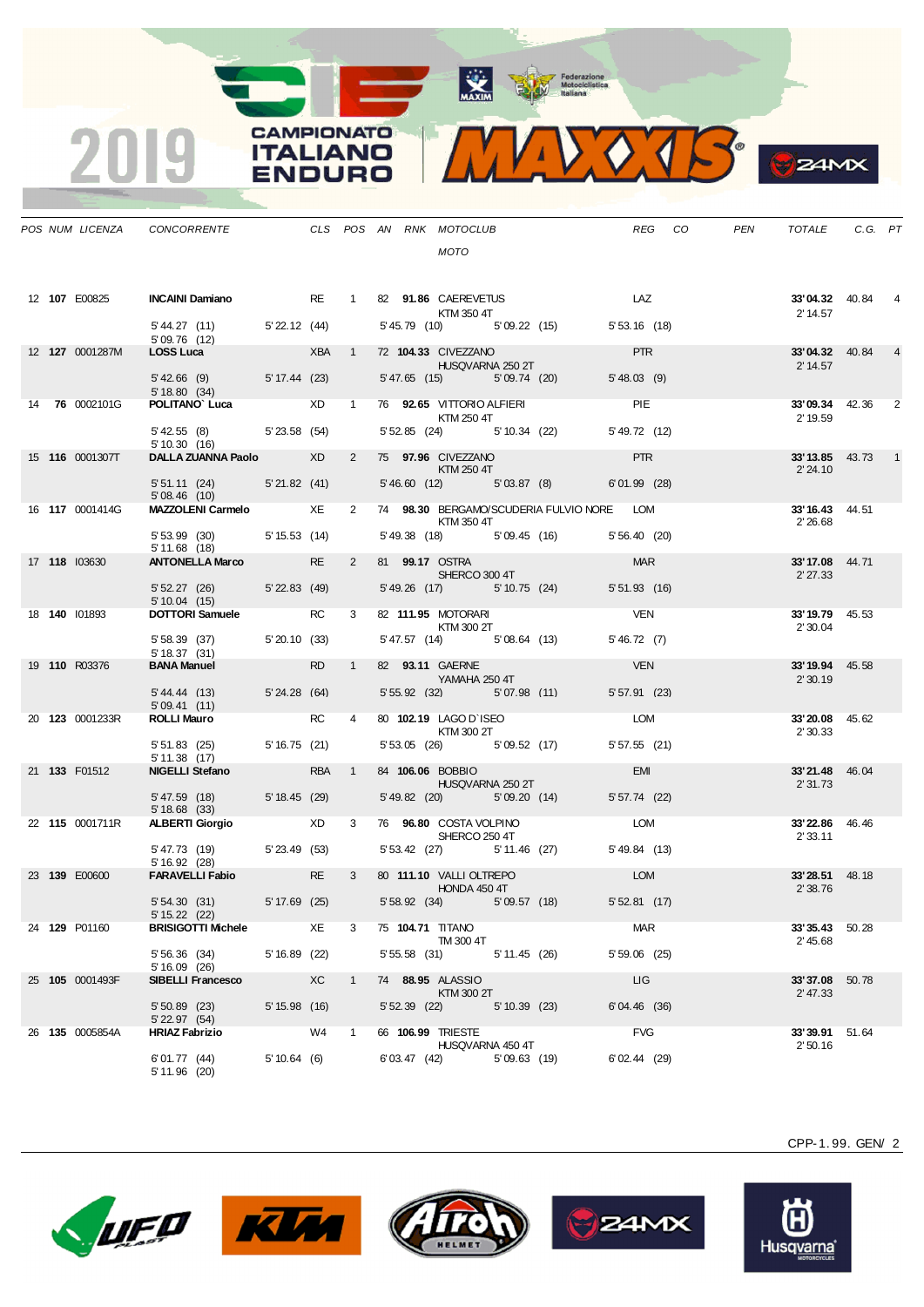

**S**ZAMX

|  | POS NUM LICENZA      | CONCORRENTE CLS POS AN RNK MOTOCLUB              |                        |           |                | MOTO                                                     | REG             | CO <sub>.</sub> | PEN | TOTALE                            | C.G. PT |  |
|--|----------------------|--------------------------------------------------|------------------------|-----------|----------------|----------------------------------------------------------|-----------------|-----------------|-----|-----------------------------------|---------|--|
|  |                      |                                                  |                        |           |                |                                                          |                 |                 |     |                                   |         |  |
|  | 27 126 L00097        | SILVESTRIN Mirko XE                              |                        |           |                | 4 72 104.03 CIVEZZANO<br><b>SHERCO 300 4T</b>            | <b>PTR</b>      |                 |     | 33'40.79 51.90<br>2'51.04         |         |  |
|  |                      | 5' 44.07 (10) 5' 19.46 (30)<br>5' 17.07 (29)     |                        |           |                | 5' 59.33 (35) 5' 16.88 (46)                              | 6'03.98(34)     |                 |     |                                   |         |  |
|  | 28 <b>125</b> G02314 | <b>RUGHI Marco</b>                               |                        | <b>RE</b> | $\overline{4}$ | 81 102.41 RAGNI FABRIANO<br>HONDA 450 4T                 | <b>MAR</b>      |                 |     | 33'41.55 52.13<br>2'51.80         |         |  |
|  |                      | 5' 54.48 (32) 5' 21.56 (39)<br>5'21.23(46)       |                        |           |                | 5' 51.98 (21) 5' 16.36 (44)                              | $5'55.94$ (19)  |                 |     |                                   |         |  |
|  | 29 130 U02257        | <b>BORACCHI Claudio</b> RC                       |                        |           | $5^{\circ}$    | 81 105.35 AMX<br>KTM 300 2T                              | <b>EMI</b>      |                 |     | 33'43.93 52.86<br>2'54.18         |         |  |
|  |                      | 5' 50.71 (22) 5' 19.72 (31)<br>$5'$ 21.37 (48)   |                        |           |                | 5' 52.74 (23) 5' 16.15 (41)                              | 6'03.24(32)     |                 |     |                                   |         |  |
|  | 30 137 F00351        | <b>MARCELLINI Michele</b> XE                     |                        |           |                | 5 72 109.27 PONTE SAN GIOVANNI UMB<br><b>BETA 390 4T</b> |                 |                 |     | 33'48.54 54.26<br>2'58.79         |         |  |
|  |                      | 5' 55.35 (33) 5' 16.69 (20)<br>5' 15.77 (24)     |                        |           |                | 5' 58.18 (33) 5' 13.30 (30)                              | 6'09.25(43)     |                 |     |                                   |         |  |
|  | 31 <b>143</b> S01428 | BETTINI Marco XC                                 |                        |           |                | 2 72 114.59 ALTA VALLE RENO<br>KTM 300 2T                | EMI             |                 |     | 33'50.07 54.72<br>3'00.32         |         |  |
|  |                      | 5' 53.40 (29) 5' 16.60 (19)<br>5'21.33(47)       |                        |           |                | 6'00.32 (37) 5'15.88 (39)                                | 6'02.54(30)     |                 |     |                                   |         |  |
|  | 32 138 B00684        | BORGHI Alessandro RBA 2                          |                        |           |                | 84 110.87 EVANDRO VITI VOLTERRA<br>YAMAHA 125 2T         | <b>TOS</b>      |                 |     | 33'53.18 55.66<br>3'03.43         |         |  |
|  |                      | 5'53.20(28)<br>5'11.68(18)                       | 5'20.12(34)            |           |                | 6' 14.47 (62) 5' 13.51 (32)                              | 6'00.20(27)     |                 |     |                                   |         |  |
|  | 33 173 U02392        | <b>ZANATTA Ivo</b>                               | V4                     |           | $1 \quad$      | 70 134.33 TRIESTE<br>KTM 350 4T                          | <b>FVG</b>      |                 |     | 33'58.12 57.16<br>3'08.37         |         |  |
|  |                      | 5' 57.47 (36) 5' 14.05 (11)<br>$5'$ 22.27 $(50)$ |                        |           |                | 5' 52.99 (25) 5' 15.16 (37)                              | 6'16.18(54)     |                 |     |                                   |         |  |
|  | 34 183 R03334        | <b>LELLI Dario</b>                               | <b>Example 2019 RD</b> |           |                | 2 82 140.36 VALLE IDICE<br>KTM 250 4T                    | <b>EMI</b>      |                 |     | <b>33'58.38</b> 57.24<br>3'08.63  |         |  |
|  |                      | 6'01.71 (43)<br>$5'$ 21.90 (49)                  | 5' 18.08 (26)          |           |                | 5' 55.33 (30) 5' 14.75 (34)                              | 6'06.61(40)     |                 |     |                                   |         |  |
|  | 35 209 L00381        | RAMAZZOTTI David XD                              |                        |           | $\overline{4}$ | 75 156.34 EMPOLI RACING<br>HUSQVARNA 250 4T              | <b>TOS</b>      |                 |     | 33'58.84 57.38<br>3'09.09         |         |  |
|  |                      | 5' 50.30 (21) 5' 14.58 (13)<br>$5' 17.76$ (30)   |                        |           |                | 6'01.91 (39) 5'15.15 (36)                                | 6'19.14(59)     |                 |     |                                   |         |  |
|  | 36 145 M02112        | <b>TEOFILI Alberto</b>                           |                        | RBA 3     |                | 79 115.20 CAEREVETUS<br>KTM 250 2T                       | LAZ             |                 |     | 33'58.99 57.43<br>3'09.24         |         |  |
|  |                      | 5' 59.65 (40) 5' 23.58 (54)<br>5'16.67(27)       |                        |           |                | 5' 48.49 (16) 5' 11.25 (25)                              | 6'19.35(62)     |                 |     |                                   |         |  |
|  | 37 144 P04000        | LUZI Massimiliano V4                             |                        |           | $2^{\circ}$    | 69 115.14 RAGNI FABRIANO<br><b>BETA 350 4T</b>           | <b>MAR</b>      |                 |     | 34'02.28 58.43<br>3' 12.53        |         |  |
|  |                      | 5' 52.86 (27) 5' 34.70 (100)<br>5' 19.91 (39)    |                        |           |                | 5' 54.49 (28) 5' 16.25 (43)                              | 6'04.07 (35)    |                 |     |                                   |         |  |
|  | 38 154 V02512        | <b>BENDA Simone</b> XE                           |                        |           |                | 6 71 120.92 PONTE SAN GIOVANNI UMB<br>KTM 350 4T         |                 |                 |     | 34'03.65 58.84<br>3' 13.90        |         |  |
|  |                      | 6'05.63 (47)<br>5' 20.01 (40)                    | 5' 14.41 (12)          |           |                | 6' 04.22 (45) 5' 12.23 (29)                              | 6'07.15(41)     |                 |     |                                   |         |  |
|  | 39 152 R01612        | <b>GRAZIOSI Fabio</b>                            |                        | <b>RE</b> | 5              | 84 119.11 MONSANVITESE<br><b>BETA 350 4T</b>             | <b>MAR</b>      |                 |     | <b>34'06.10</b> 59.58<br>3' 16.35 |         |  |
|  |                      | 5' 59.41 (38)<br>5' 19.01 (35)                   | 5' 16.22(18)           |           |                | $6'04.01$ (44) $5'11.52$ (28)                            | 6'15.93(51)     |                 |     |                                   |         |  |
|  | 40 153 G03093        | <b>COGATO Luigi</b>                              | XBA <sub>2</sub>       |           |                | 75 120.89 CIVEZZANO<br>KTM 250 2T                        | <b>PTR</b>      |                 |     | 34'07.07 59.88<br>3' 17.32        |         |  |
|  |                      | 5' 59.58 (39)<br>5' 20.82 (42)                   | 5'24.24 (63)           |           |                | 5' 55.30 (29) 5' 20.57 (58)                              | $6'06.56$ (39)  |                 |     |                                   |         |  |
|  | 41 109 0001224T      | <b>CANTENNE Riccardo TCM 9</b>                   |                        |           |                | 79 92.70 RAGNI FABRIANO<br>HUSQVARNA 350 4T              | <b>MAR</b>      |                 |     | 34'07.44 59.99<br>3' 17.69        |         |  |
|  |                      | 5' 45.76 (16)<br>5'09.98(13)                     | $5' 13.26$ (7)         |           |                | 5'49.61 (19) 5'09.90 (21)                                | $6'58.93$ (135) |                 |     |                                   |         |  |
|  |                      |                                                  |                        |           |                |                                                          |                 |                 |     |                                   |         |  |

**CAMPIONATO** 

**ITALIANO** 

**ENDURO** 

2019











Husqvarna®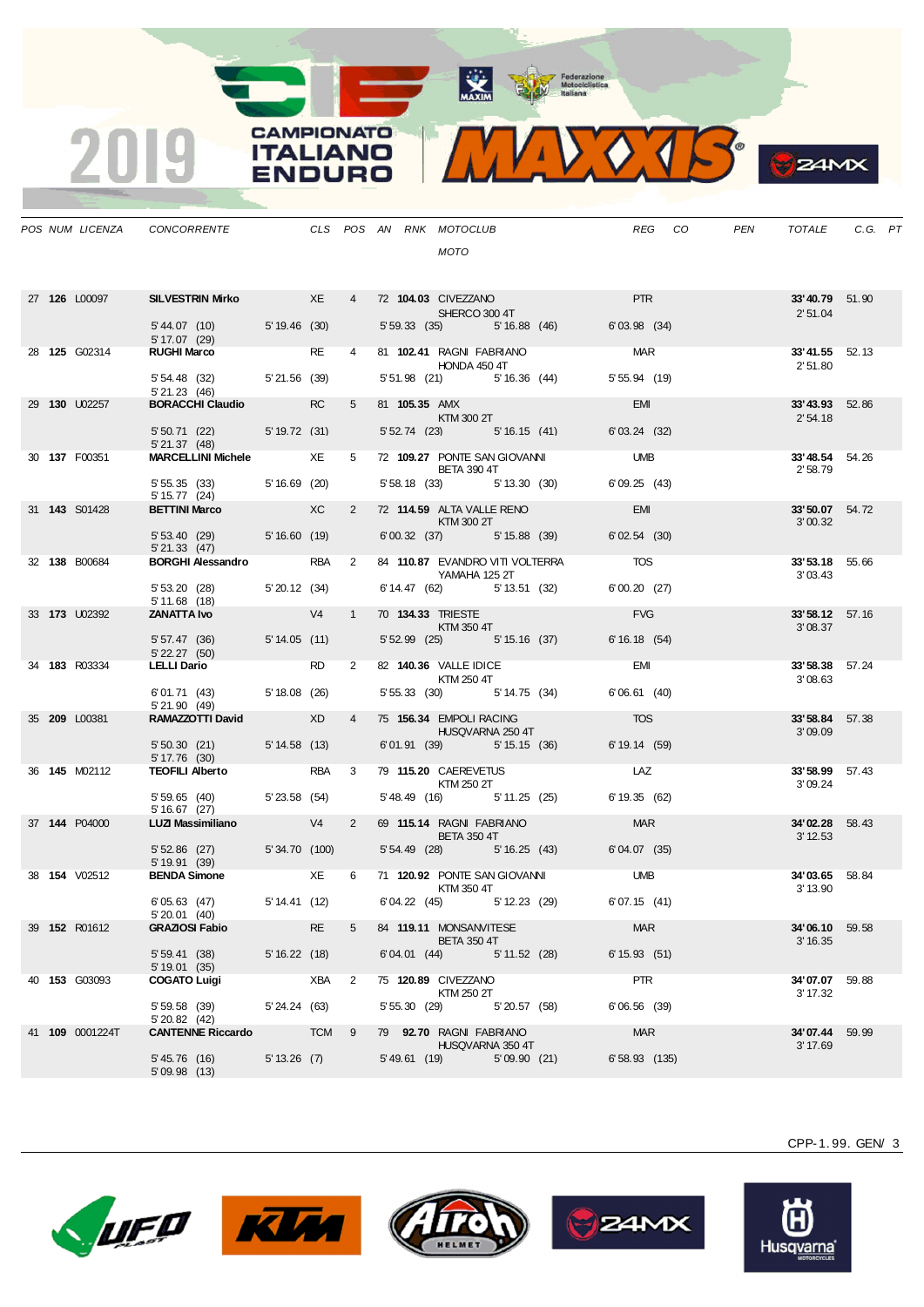**CAMPIONATO** 

**ITALIANO** 

**ENDURO** 

2019



**S**ZAMX

|  |                      | POS NUM LICENZA CONCORRENTE                   |                       |                                                                                                                                                                                                                                |                |  | CLS POS AN RNK MOTOCLUB                                                                                                                                                                                                                                       |             |                                           | REG CO            | PEN | TOTALE                            | C.G. PT |  |
|--|----------------------|-----------------------------------------------|-----------------------|--------------------------------------------------------------------------------------------------------------------------------------------------------------------------------------------------------------------------------|----------------|--|---------------------------------------------------------------------------------------------------------------------------------------------------------------------------------------------------------------------------------------------------------------|-------------|-------------------------------------------|-------------------|-----|-----------------------------------|---------|--|
|  |                      |                                               |                       |                                                                                                                                                                                                                                |                |  | <b>MOTO</b>                                                                                                                                                                                                                                                   |             |                                           |                   |     |                                   |         |  |
|  | 42 111 0001055M      | MARANGONI Davide XC                           |                       |                                                                                                                                                                                                                                | $3^{\circ}$    |  | KTM 300 2T                                                                                                                                                                                                                                                    |             | 71 94.47 BERGAMO/SCUDERIA FULVIO NORE LOM |                   |     | <b>34'08.30</b> 60.25<br>3' 18.55 |         |  |
|  |                      | 5' 59.93 (41) 5' 26.93 (71)<br>5' 19.08 (36)  |                       |                                                                                                                                                                                                                                |                |  |                                                                                                                                                                                                                                                               |             | 6' 05.49 (46) 5' 16.78 (45) 6' 00.09 (26) |                   |     |                                   |         |  |
|  | 43 <b>147</b> Q03541 | ROMANIELLO Fabio V4                           |                       |                                                                                                                                                                                                                                | $3^{\circ}$    |  | 70 116.79 CAEREVETUS<br>KTM 350 4T                                                                                                                                                                                                                            |             |                                           | LAZ               |     | 34'11.22 61.14<br>3' 21.47        |         |  |
|  |                      | 6'08.96 (55) 5'23.62 (57)<br>5' 13.00 (21)    |                       |                                                                                                                                                                                                                                |                |  |                                                                                                                                                                                                                                                               |             | $6'03.42$ (41) $5'13.34$ (31)             | 6'08.88(42)       |     |                                   |         |  |
|  | 44 142 H02268        | <b>SANGUINETI Gabriele</b>                    |                       | RD and the set of the set of the set of the set of the set of the set of the set of the set of the set of the set of the set of the set of the set of the set of the set of the set of the set of the set of the set of the se | $3^{\circ}$    |  | HONDA 250 4T                                                                                                                                                                                                                                                  |             | 80 114.52 TIGULLIO MOTOR CLUB LIG         |                   |     | 34'11.41 61.20<br>3'21.66         |         |  |
|  |                      | 5'49.14 (20) 5'32.49 (88)<br>5' 28.94 (72)    |                       |                                                                                                                                                                                                                                |                |  |                                                                                                                                                                                                                                                               |             | 5' 59.61 (36) 5' 23.22 (66)               | $5'58.01$ (24)    |     |                                   |         |  |
|  | 45 223 B01894        | <b>MANCINELLI Nicola</b>                      |                       | <b>RC</b>                                                                                                                                                                                                                      | 6              |  | 84 162.73 INOSSIDABILI TERNI<br>TM3002T                                                                                                                                                                                                                       |             |                                           | <b>UMB</b>        |     | 34' 17.57 63.07<br>3'27.82        |         |  |
|  |                      | 6'08.61 (54) 5'22.15 (45)<br>5' 22.40 (51)    |                       |                                                                                                                                                                                                                                |                |  |                                                                                                                                                                                                                                                               |             | 6'01.68 (38) 5'19.08 (51)                 | 6'03.65(33)       |     |                                   |         |  |
|  | 46 187 P02006        | <b>ROSSI Alessio</b>                          |                       | <b>RD</b>                                                                                                                                                                                                                      | $\overline{4}$ |  | 81 142.23 LAGO D'ISEO<br>KTM 250 4T                                                                                                                                                                                                                           |             |                                           | <b>LOM</b>        |     | 34'34.75 68.28<br>3' 45.00        |         |  |
|  |                      | 6' 13.92 (62) 5' 21.71 (40)<br>5'21.13(45)    |                       |                                                                                                                                                                                                                                |                |  | 6'09.06 (49) 5'17.01 (48)                                                                                                                                                                                                                                     |             |                                           | 6' 11.92 (46)     |     |                                   |         |  |
|  | 47 124 U02324        | <b>GRANOCCHIA Giampiero</b>                   |                       | V <sub>2</sub>                                                                                                                                                                                                                 | 1              |  | 70 102.24 F. PIETRINFERNI<br>$\blacksquare$ $\blacksquare$ $\blacksquare$ $\blacksquare$ $\blacksquare$ $\blacksquare$ $\blacksquare$ $\blacksquare$ $\blacksquare$ $\blacksquare$ $\blacksquare$ $\blacksquare$ $\blacksquare$ $\blacksquare$ $\blacksquare$ |             |                                           | ABR               |     | 34'40.44 70.01<br>3'50.69         |         |  |
|  |                      | 6' 11.52 (58) 5' 18.44 (28)<br>5' 24.45 (57)  |                       |                                                                                                                                                                                                                                |                |  | 6' 11.30 (54) 5' 16.12 (40)                                                                                                                                                                                                                                   |             |                                           | $6' 18.61$ (58)   |     |                                   |         |  |
|  | 48 141 0001322R      | <b>LUVISETTO Marco</b>                        |                       | <b>RBA</b>                                                                                                                                                                                                                     | $\overline{4}$ |  | 80 113.32 GAERNE<br><b>GAS GAS 250 2T</b>                                                                                                                                                                                                                     |             |                                           | <b>VEN</b>        |     | 34'43.19 70.84<br>3'53.44         |         |  |
|  |                      | 6'00.32 (42) 5'29.77 (81)<br>5' 30.11 (76)    |                       |                                                                                                                                                                                                                                |                |  | 6'05.86 (47) 5'21.00 (62)                                                                                                                                                                                                                                     |             |                                           | 6' 16.13 (53)     |     |                                   |         |  |
|  | 49 172 C00362        | <b>GIANNETTONI Riccardo</b>                   |                       | XBA                                                                                                                                                                                                                            | 3              |  | 71 <b>133.50 COSTA ETRUSCA</b><br><b>BETA 250 2T</b>                                                                                                                                                                                                          |             |                                           | <b>TOS</b>        |     | 34'45.91 71.67<br>3'56.16         |         |  |
|  |                      | 6' 16.68 (68) 5' 17.47 (24)<br>5'20.99(43)    |                       |                                                                                                                                                                                                                                |                |  | 6' 16.17 (63)                                                                                                                                                                                                                                                 | 5'16.98(47) |                                           | 6' 17.62 (57)     |     |                                   |         |  |
|  | 50 161 H00800        | <b>GAMBARINI Omar</b>                         |                       | <b>RD</b>                                                                                                                                                                                                                      | 5 <sub>5</sub> |  | 80 126.18 VAL SAN MARTINO<br><b>HONDA 250 4T</b>                                                                                                                                                                                                              |             |                                           | LOM               |     | 34'46.12 71.73<br>3'56.37         |         |  |
|  |                      | 6' 10.30 (56) 5' 36.53 (108)<br>5' 22.71 (52) |                       |                                                                                                                                                                                                                                |                |  | 6'03.52 (43) 5'26.80 (78)                                                                                                                                                                                                                                     |             |                                           | 6'06.26(38)       |     |                                   |         |  |
|  | 51 134 0001964T      | <b>MARCONATO Ronni</b>                        |                       | <b>RC</b>                                                                                                                                                                                                                      | $7^{\circ}$    |  | 79 106.77 PINO MEDEOT<br>KTM 300 2T                                                                                                                                                                                                                           |             |                                           | <b>FVG</b>        |     | 34'46.37 71.81<br>3'56.62         |         |  |
|  |                      | 6'06.85 (50) 5'25.65 (68)<br>5'25.61(63)      |                       |                                                                                                                                                                                                                                |                |  |                                                                                                                                                                                                                                                               |             | $6'06.52$ (48) $5'26.65$ (77)             | 6' 15.09 (50)     |     |                                   |         |  |
|  | 52 136 G06682        | <b>BAGAGLIA David</b>                         |                       | XBA 4                                                                                                                                                                                                                          |                |  | 76 108.38 OSTRA<br>SHERCO 250 2T                                                                                                                                                                                                                              |             |                                           | <b>MAR</b>        |     | 34'46.47 71.84<br>3'56.72         |         |  |
|  |                      | 6' 10.83 (57) 5' 23.27 (52)<br>5' 19.24 (37)  |                       |                                                                                                                                                                                                                                |                |  |                                                                                                                                                                                                                                                               |             | 6' 11.70 (56) 5' 19.18 (52)               | $6'$ 22.25 $(66)$ |     |                                   |         |  |
|  | 53 <b>162</b> U00286 | <b>BIGNOLI Dario</b>                          |                       | <b>RD</b>                                                                                                                                                                                                                      | 6              |  | HUSQVARNA 250 4T                                                                                                                                                                                                                                              |             | 80 127.03 GRANOZZO CON MONTICELLO PIE     |                   |     | 34'47.23 72.07<br>3'57.48         |         |  |
|  |                      | 6'40.49 (112)<br>5' 15.57 (23)                | 5'22.68(47)           |                                                                                                                                                                                                                                |                |  |                                                                                                                                                                                                                                                               |             | 6' 10.19 (52) 5' 15.31 (38)               | $6'02.99$ (31)    |     |                                   |         |  |
|  | 54 <b>150</b> R01148 | ANGELLA Christian                             |                       | XD                                                                                                                                                                                                                             | 5              |  | 74 117.96 PONTREMOLI<br>HUSQVARNA 250 4T                                                                                                                                                                                                                      |             |                                           | <b>TOS</b>        |     | <b>34' 48.73</b> 72.52<br>3'58.98 |         |  |
|  |                      | 5'56.52(35)<br>5'39.96 (96)                   | 5' 19.90 (32)         |                                                                                                                                                                                                                                |                |  | 6'09.70 (50) 5'20.69 (59)                                                                                                                                                                                                                                     |             |                                           | 6'21.96(65)       |     |                                   |         |  |
|  | 55 40 0001090T       | <b>PEDERSOLI Matteo</b>                       | <b>Example 28 XBA</b> |                                                                                                                                                                                                                                | $-5$           |  | 76 121.21 SEBINO<br><b>BETA 250 2T</b>                                                                                                                                                                                                                        |             |                                           | LOM               |     | 34'51.78 73.45<br>4'02.03         |         |  |
|  |                      | 6'05.65(48)<br>5'25.23(61)                    | $5'23.09$ (51)        |                                                                                                                                                                                                                                |                |  | 6'02.24 (40) 5'24.62 (69)                                                                                                                                                                                                                                     |             |                                           | $6'30.95$ (87)    |     |                                   |         |  |
|  | 56 159 P02193        | <b>CHIAVINI Lucio</b>                         | $UV2$ 1               |                                                                                                                                                                                                                                |                |  | 63 125.32 RAGNI FABRIANO<br><b>BETA 250 2T</b>                                                                                                                                                                                                                |             |                                           | MAR               |     | 34'54.51 74.28<br>4'04.76         |         |  |
|  |                      | 6'06.34(49)<br>5' 29.86 (74)                  | 5' 23.68 (59)         |                                                                                                                                                                                                                                |                |  | $6'16.98$ $(64)$ $5'21.55$ $(63)$                                                                                                                                                                                                                             |             |                                           | 6'16.10(52)       |     |                                   |         |  |









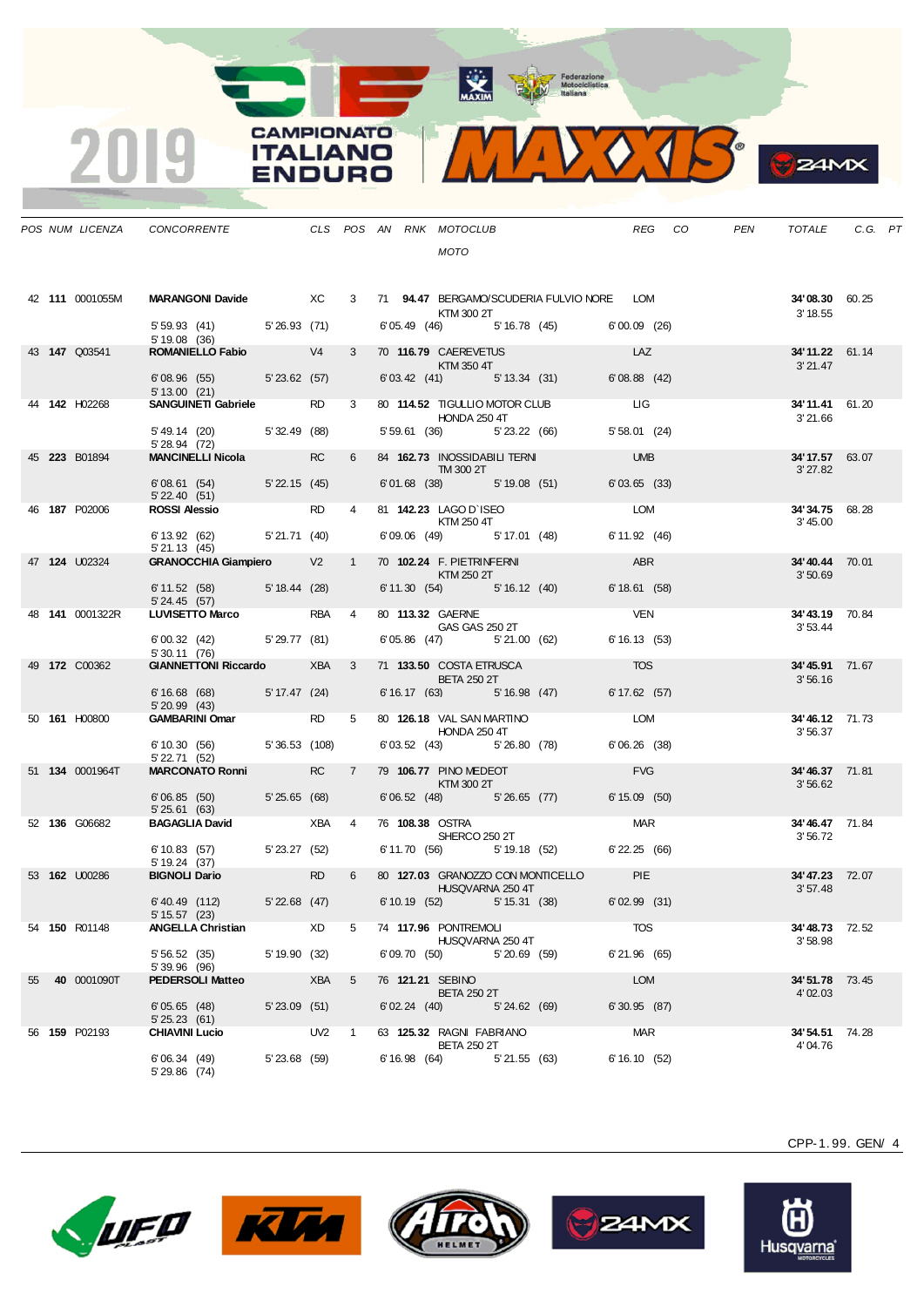

**B** ZAMX

|  | POS NUM LICENZA      | CONCORRENTE                                                                         |                   |                 |                |                   | CLS POS AN RNK MOTOCLUB<br><b>MOTO</b>                                                                                                                                                                                                                      |               |                    | REG CO | PEN | TOTALE                            | C.G. PT |  |
|--|----------------------|-------------------------------------------------------------------------------------|-------------------|-----------------|----------------|-------------------|-------------------------------------------------------------------------------------------------------------------------------------------------------------------------------------------------------------------------------------------------------------|---------------|--------------------|--------|-----|-----------------------------------|---------|--|
|  |                      | 57 156 0001577A GANDOLFO Luca W2 1 67 123.78 CALVARI<br>6' 19.04 (73) 5' 28.17 (75) |                   |                 |                |                   | $KTM 300 2T$<br>(53)<br>6' 10.97 (53) 5' 20.80 (60)                                                                                                                                                                                                         |               | LIG<br>6'10.92(45) |        |     | 34'54.75 74.35<br>4'05.00         |         |  |
|  | 58 <b>178</b> S00703 | 5'24.85(58)<br>PARRINI Jacopo XD 6 77 136.91 EMPOLI RACING                          |                   |                 |                |                   |                                                                                                                                                                                                                                                             |               | <b>TOS</b>         |        |     | 34'59.99 75.94                    |         |  |
|  |                      | 6'21.86 (79) 5'21.97 (42)                                                           |                   |                 |                |                   | HONDA 250 4T<br>6'20.84 (73) 5'20.88 (61)                                                                                                                                                                                                                   |               | 6' 13.87 (49)      |        |     | 4' 10.24                          |         |  |
|  | 59 <b>155</b> M01249 | 5' 20.57 (41)<br><b>BENETTI Fabio</b>                                               |                   | UV4 1           |                |                   | 63 123.23 FAST TEAM                                                                                                                                                                                                                                         |               | <b>LOM</b>         |        |     | 35'00.34 76.04                    |         |  |
|  |                      | 6'08.43 (53) 5'28.55 (76)<br>$5'$ 23.83 $(55)$                                      |                   |                 |                |                   | <b>Example 250 KTM 250 4T</b><br>$6'09.82$ (51) $5'18.75$ (50)                                                                                                                                                                                              |               | $6'30.96$ (88)     |        |     | 4' 10.59                          |         |  |
|  | 60 184 0001884N      | <b>PEGURRI Renato</b> UV2 2                                                         |                   |                 |                |                   | 60 141.79 COSTA VOLPINO<br>HUSQVARNA 250 2T                                                                                                                                                                                                                 |               | <b>LOM</b>         |        |     | 35'02.21 76.61<br>4' 12.46        |         |  |
|  |                      | 6' 15.46 (65) 5' 29.01 (79)<br>5'28.13(71)                                          |                   |                 |                |                   | 6' 12.69 (58) 5' 26.07 (74)                                                                                                                                                                                                                                 |               | 6'10.85(44)        |        |     |                                   |         |  |
|  | 61 167 S00286        | <b>ZIGLIANI Maurizio August XD XD</b>                                               |                   |                 | 7              |                   | 74 129.96 COSTA VOLPINO<br>$\blacksquare$ $\blacksquare$ $\blacksquare$ $\blacksquare$ $\blacksquare$ $\blacksquare$ $\blacksquare$ $\blacksquare$ $\blacksquare$ $\blacksquare$ $\blacksquare$ $\blacksquare$ $\blacksquare$ $\blacksquare$ $\blacksquare$ |               | <b>LOM</b>         |        |     | 35'03.46 76.99<br>4' 13.71        |         |  |
|  |                      | 6'03.83 (45) 5'24.85 (66)<br>5'31.53(81)                                            |                   |                 |                |                   | 6' 13.76 (60) 5' 26.90 (79)                                                                                                                                                                                                                                 |               | $6'$ 22.59 $(68)$  |        |     |                                   |         |  |
|  | 62 163 Q04196        | <b>CAPICCHIONI Marino W2</b> W2                                                     |                   |                 | 2              |                   | 67 127.14 TITANO<br>$\begin{array}{c}\n 1.1111 \\ 2.11111 \\ 30021\n\end{array}$                                                                                                                                                                            |               | <b>MAR</b>         |        |     | 35'04.45 77.29<br>4' 14.70        |         |  |
|  |                      | $6'07.73$ $(51)$ $5'30.04$ $(82)$<br>5'25.06(60)                                    |                   |                 |                |                   | 6' 14.28 (61) 5' 25.47 (71)                                                                                                                                                                                                                                 |               | 6'21.87(64)        |        |     |                                   |         |  |
|  | 63 165 P01424        | <b>GUSMINI Fabiano</b> W4                                                           |                   |                 | $2^{\circ}$    |                   | 66 127.94 FAST TEAM<br>KTM 250 4T                                                                                                                                                                                                                           |               | LOM                |        |     | 35'09.67 78.88<br>4' 19.92        |         |  |
|  |                      | 6' 37.51 (105) 5' 23.60 (56)<br>5'25.04(59)                                         |                   |                 |                |                   | 6' 18.16 (66) 5' 19.83 (55)                                                                                                                                                                                                                                 |               | 6'05.53(37)        |        |     |                                   |         |  |
|  | 64 192 G02307        | BAZZURRI Sergio UV4 2                                                               |                   |                 |                |                   | 59 144.85 RAGNI FABRIANO<br>HUSQVARNA 350 4T                                                                                                                                                                                                                |               | <b>MAR</b>         |        |     | 35'10.44 79.11<br>4' 20.69        |         |  |
|  |                      | 6' 17.38 (69) 5' 15.78 (15)<br>5' 23.93 (56)                                        |                   |                 |                |                   | 6'25.70 (84) 5'17.53 (49)                                                                                                                                                                                                                                   |               | 6'30.12(85)        |        |     |                                   |         |  |
|  | 65 193 G04405        | ANTOCI Massimo V2                                                                   |                   |                 | $2^{\circ}$    |                   | 69 145.37 LAGO D'ISEO<br><b>BETA 250 2T</b>                                                                                                                                                                                                                 |               | <b>LOM</b>         |        |     | 35'11.36 79.39<br>4'21.61         |         |  |
|  |                      | 6'29.58 (93) 5'20.89 (38)<br>5'26.14(64)                                            |                   |                 |                |                   | 6' 17.65 (65) 5' 19.96 (57)                                                                                                                                                                                                                                 |               | 6' 17.14 (56)      |        |     |                                   |         |  |
|  | 66 206 0001178R      | <b>COLOMBO Michele</b>                                                              |                   | RBA 5           |                |                   | 81 154.74 FAST TEAM<br><b>KTM 250 2T</b>                                                                                                                                                                                                                    |               | <b>LOM</b>         |        |     | 35'13.08 79.91<br>4' 23.33        |         |  |
|  |                      | 6' 14.12 (63) 5' 22.99 (50)<br>5' 27.98 (70)                                        |                   |                 |                |                   | 6' 20.40 (72) 5' 19.95 (56)                                                                                                                                                                                                                                 |               | 6'27.64 (80)       |        |     |                                   |         |  |
|  | 67 179 0001049C      | <b>CHIESA Massimo</b>                                                               |                   | UV <sub>4</sub> | $3^{\circ}$    |                   | 63 138.04 FAST TEAM<br>$\blacksquare$ $\blacksquare$ $\blacksquare$ $\blacksquare$ $\blacksquare$ $\blacksquare$ $\blacksquare$ $\blacksquare$ $\blacksquare$ $\blacksquare$ $\blacksquare$ $\blacksquare$ $\blacksquare$ $\blacksquare$ $\blacksquare$     |               | <b>LOM</b>         |        |     | 35'13.55 80.05<br>4' 23.80        |         |  |
|  |                      | 6'21.15 (78) 5'23.92 (60)<br>5'21.03(44)                                            |                   |                 |                |                   | 6' 28.72 (94) 5' 19.46 (54) 6' 19.27 (61)                                                                                                                                                                                                                   |               |                    |        |     |                                   |         |  |
|  | 68 168 G10015        | MICCHELI Mauro <b>RE</b>                                                            |                   |                 |                |                   | 6 79 131.15 GILERA CLUB ARCORE LOM<br>KTM 450 4T                                                                                                                                                                                                            |               |                    |        |     | 35'20.02 82.02<br>4' 30.27        |         |  |
|  |                      | $6'$ 22.92 $(81)$<br>5' 22.95 (53)                                                  | 5'28.83(77)       |                 |                |                   | 6'20.16 (71) 5'16.15 (41)                                                                                                                                                                                                                                   |               | 6'29.01 (83)       |        |     |                                   |         |  |
|  | 69 218 G04291        | <b>ROTA Giuseppe</b>                                                                |                   | <b>RE</b>       | $\overline{7}$ |                   | 84 160.60 BERGAMO/SC. PONTE NOSSA MC B LOM<br>KTM 350 4T                                                                                                                                                                                                    |               |                    |        |     | <b>35'21.70</b> 82.53<br>4' 31.95 |         |  |
|  |                      | $6' 41.89$ (115)<br>5' 18.52 (32)                                                   | $5'$ 23.64 $(58)$ |                 |                |                   | $6'24.89$ (83)                                                                                                                                                                                                                                              | 5' 19.37 (53) | 6' 13.39 (47)      |        |     |                                   |         |  |
|  | 70 201 100828        | <b>LAI Davide</b>                                                                   |                   | XE              | $7^{\circ}$    |                   | 77 152.05 RUOTE ARTIGLIATE<br>KTM 350 4T                                                                                                                                                                                                                    |               | TOS                |        |     | 35'23.33 83.02<br>4' 33.58        |         |  |
|  |                      | 6'11.53(59)<br>5'36.43(91)                                                          | 5'30.83(83)       |                 |                |                   | $6'11.30(54)$ $5'26.37(76)$                                                                                                                                                                                                                                 |               | $6'26.87$ (77)     |        |     |                                   |         |  |
|  | 71 77 0003190A       | <b>FATTORI Remo</b>                                                                 |                   | UV4 4           |                |                   | 57 141.15 LAGO D`ISEO<br>HUSQVARNA 350 4T                                                                                                                                                                                                                   |               | <b>LOM</b>         |        |     | 35'23.47 83.06<br>4' 33.72        |         |  |
|  |                      | 6'16.62(67)<br>5'27.40(68)                                                          | 5' 22.35 (46)     |                 |                | $6'$ 24.58 $(82)$ |                                                                                                                                                                                                                                                             | 5' 28.27 (83) | $6' 24.25$ (73)    |        |     |                                   |         |  |

**CAMPIONATO** 

**ITALIANO** 

**ENDURO** 

2019









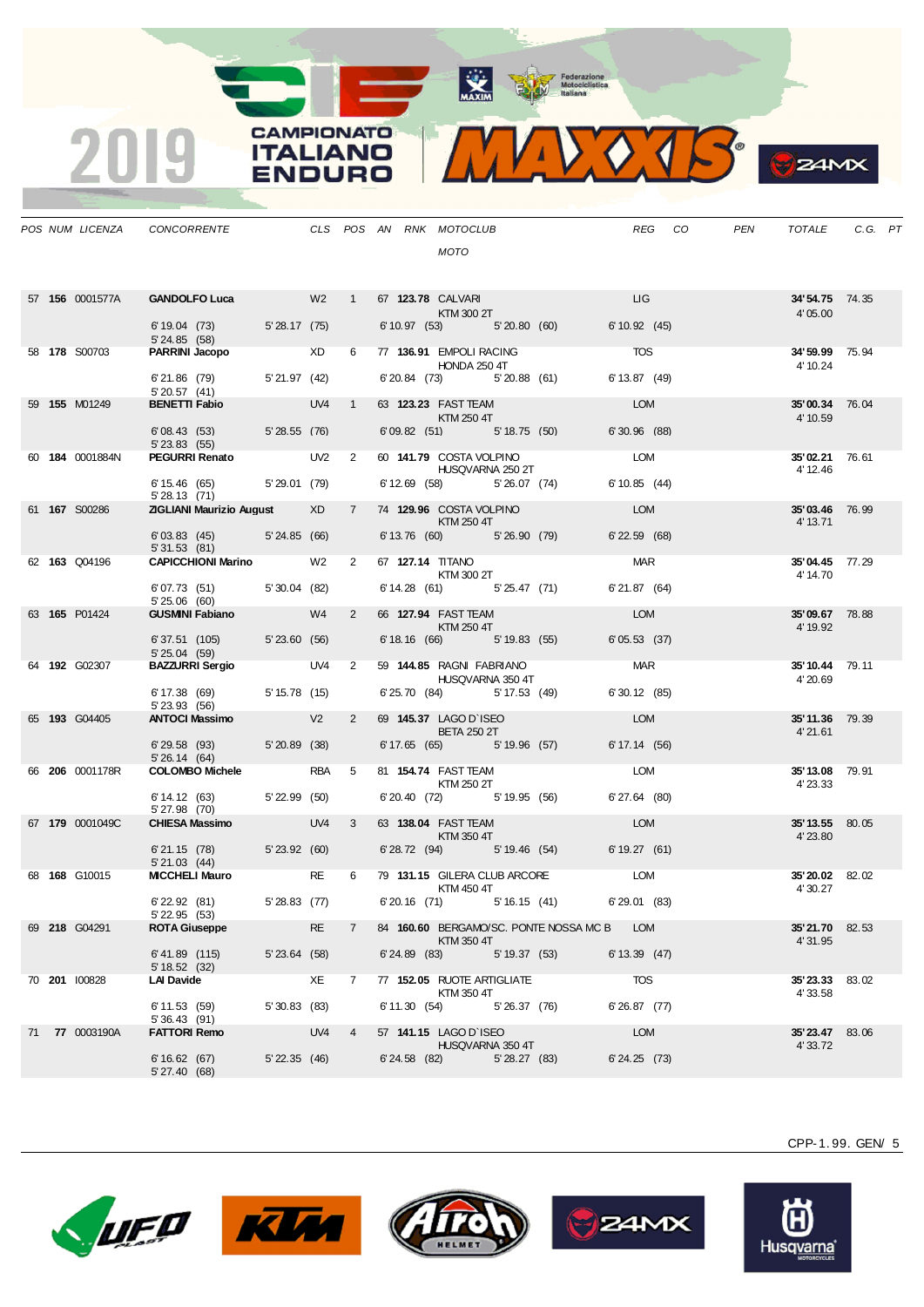

**S**ZAMX

|  | POS NUM LICENZA       | CONCORRENTE                                                             |                   |                |                |                 | CLS POS AN RNK MOTOCLUB<br><b>MOTO</b>                                 |                                                                  | REG CO                          | PEN | TOTALE                             | C.G. PT |
|--|-----------------------|-------------------------------------------------------------------------|-------------------|----------------|----------------|-----------------|------------------------------------------------------------------------|------------------------------------------------------------------|---------------------------------|-----|------------------------------------|---------|
|  | 72 149 0001466N       | <b>PAGANI Andrea</b> XE<br>6' 15.52 (66) 5' 25.60 (67)<br>5' 31.22 (78) |                   |                |                |                 | 8 72 117.47 CARSOLI ENDURO<br>KTM 350 4T                               | 6' 18.23 (67) 5' 25.89 (73)                                      | ABR <sub>2</sub><br>6'28.35(81) |     | 35'24.81 83.47<br>4'35.06          |         |
|  | 73 200 U00797         | <b>MONACO Ermanno</b><br>$6' 17.42$ (70) $5' 23.98$ (62)                |                   | RE a           | 8              |                 | 79 151.87 VALLE IDICE<br>HUSQVARNA 350 4T<br>6'27.17 (90) 5'27.02 (80) |                                                                  | <b>EMI</b><br>6'23.80(71)       |     | 35'25.78 83.76<br>4'36.03          |         |
|  | 74 227 G11127         | 5' 26.39 (65)<br><b>CECI Tullio</b>                                     |                   | <b>RD</b>      | 7              |                 | 80 165.75 CARSOLI ENDURO<br><b>KTM 250 4T</b>                          |                                                                  | <b>ABR</b>                      |     | <b>35'26.09</b> 83.86<br>4'36.34   |         |
|  | 75 195 0001380H       | 6' 11.60 (60) 5' 26.63 (69)<br>5'33.18(84)<br><b>GRAMMATICA Massimo</b> |                   | V <sub>2</sub> | $3^{\circ}$    |                 | 6' 19.26 (68) 5' 27.95 (81)<br>69 147.58 COSTA VOLPINO                 |                                                                  | 6' 27.47 (79)<br><b>LOM</b>     |     | 35'29.23 84.81                     |         |
|  |                       | 6'24.32 (84) 5'28.99 (78)<br>5'29.29(73)                                |                   |                |                |                 | KTM 300 2T                                                             | 6' 19.92 (70) 5' 23.45 (68)                                      | $6'$ 23.26 $(70)$               |     | 4' 39.48                           |         |
|  | 76 <b>285 U</b> 01097 | <b>CIARPAGLINI Glauco</b><br>6'28.01 (89) 5'23.96 (61)                  |                   | XBA            | 6              |                 | 76 220.05 GAERNE<br><b>KTM 250 2T</b>                                  | $6'25.92$ $(85)$ $5'22.57$ $(65)$                                | <b>VEN</b><br>6'25.35(76)       |     | <b>35' 31.20</b> 85.41<br>4' 41.45 |         |
|  | 77 170 0001192W       | 5' 25.39 (62)<br><b>GIRALDI Giacomo</b>                                 |                   | W <sub>4</sub> | $3^{\circ}$    |                 | 67 133.29 EMPOLI RACING                                                |                                                                  | <b>TOS</b>                      |     | 35'32.82 85.90                     |         |
|  |                       | 6' 13.71 (61) 5' 32.89 (89)<br>5'27.26(67)                              |                   |                |                |                 | HUSQVARNA 350 4T                                                       | 6' 22.71 (78) 5' 29.07 (85)                                      | $6'$ 27.18 $(78)$               |     | 4' 43.07                           |         |
|  | 78 185 M00976         | <b>DE VITALIS Giorgio</b> V4<br>6'08.06 (52) 5'34.37 (96)               |                   |                | $\overline{4}$ |                 | 69 142.16 GARDONE V.T.<br>HONDA 300 4T<br>6' 13.24 (59) 5' 32.36 (96)  |                                                                  | LOM<br>6'16.20(55)              |     | 35'33.25 86.03<br>4' 43.50         |         |
|  | 79 176 R04430         | 5' 49.02 (125)<br><b>GOTI Diego</b>                                     | V4                |                | 5              |                 | 70 136.62 PEGASO<br>KTM 250 4T                                         |                                                                  | <b>TOS</b>                      |     | 35'33.34 86.06<br>4' 43.59         |         |
|  | 80 151 S00849         | 6' 15.00 (64)<br>5' 37.52 (92)<br><b>FAGIOLARI Alessio</b>              | 5'27.45(72)       | <b>RE</b>      | 9              |                 |                                                                        | 6'20.99 (74) 5'31.57 (92)<br>78 119.09 MOTOR'S CLUB PANICALE UMB | 6'20.81(63)                     |     | 35'40.82 88.33                     |         |
|  |                       | $6'41.08$ (113) $5'20.36$ (35)<br>5'30.02(75)                           |                   |                |                |                 | KTM 350 4T<br>6'22.90 (79) 5'21.93 (64)                                |                                                                  | 6'24.53 (74)                    |     | 4'51.07                            |         |
|  | 81 182 0001469B       | DARIO Alessandro UV2<br>$6'$ 27.82 $(88)$                               | 5'30.87 (85)      |                | $\mathbf{3}$   |                 | 62 139.91 ALTASERRA<br><b>BETAMOTOR 200 2T</b>                         | 6'27.53 (91) 5'28.06 (82)                                        | <b>PIE</b><br>$6'24.65$ (75)    |     | 35'46.11 89.93<br>4'56.36          |         |
|  | 82 196 G07861         | 5' 27.18 (66)<br><b>LANCI Claudio</b>                                   |                   | W4             | $\overline{4}$ |                 | 66 147.89 MONTEFELTRO                                                  |                                                                  | <b>MAR</b>                      |     | 35'47.01 90.21                     |         |
|  |                       | $6'$ 22.56 $(80)$ $5'$ 22.73 $(48)$<br>5'31.96 (82)                     |                   |                |                |                 | <b>BETA 350 4T</b>                                                     | 6'31.23 (100) 5'23.33 (67)                                       | 6'35.20 (97)                    |     | 4'57.26                            |         |
|  | 83 316 0002894Z       | <b>TOMASSONI Danilo</b> V4<br>6'29.14(90)                               | 5'34.99 (103)     |                | 6              |                 | 70 275.14 SPOLETO<br>KTM 250 4T<br>6' 11.95 (57) 5' 33.38 (101)        |                                                                  | <b>UMB</b><br>$6'$ 22.43 $(67)$ |     | 35'47.84 90.46<br>4'58.09          |         |
|  | 84 189 P00366         | 5' 35.95 (89)<br><b>PALMIERI Massimiliano</b>                           |                   | XE             | 9              |                 | 71 143.90 CAEREVETUS                                                   |                                                                  | LAZ                             |     | 35' 55.27 92.71                    |         |
|  |                       | 6' 23.34 (83)<br>5' 33.46 (85)                                          | $5'$ 22.10 $(43)$ |                |                |                 | KTM 350 4T<br>6'28.75 (95) 5'33.37 (100)                               |                                                                  | 6'34.25 (96)                    |     | 5' 05.52                           |         |
|  | 85 197 U01734         | <b>LOMBARDINI Paolo</b><br>6'19.08(74)                                  | 5' 34.53 (98)     |                | $\overline{4}$ | 68 147.91 SIENA | <b>BETA 300 2T</b><br>6'21.87 (77) 5'30.97 (90)                        |                                                                  | <b>TOS</b><br>$6'$ 28.89 $(82)$ |     | 35' 55.32 92.73<br>5'05.57         |         |
|  | 86 <b>250</b> N00475  | 5'39.98 (97)<br><b>CAMBIANICA Luca</b>                                  | <b>Example 20</b> |                | 8              |                 |                                                                        | 76 185.48 BERGAMO/SCUDERIA CASAZZA                               | LOM                             |     | 35'57.84 93.49                     |         |
|  |                       | 6'24.74 (85)<br>5'30.20(77)                                             | 5' 24.47 (65)     |                |                |                 | KTM 250 4T<br>$6'$ 42.84 (116) $5'$ 25.43 (70)                         |                                                                  | $6'30.16$ (86)                  |     | 5'08.09                            |         |

**CAMPIONATO** 

**ITALIANO** 

**ENDURO** 

2019









(H) Husqvarna®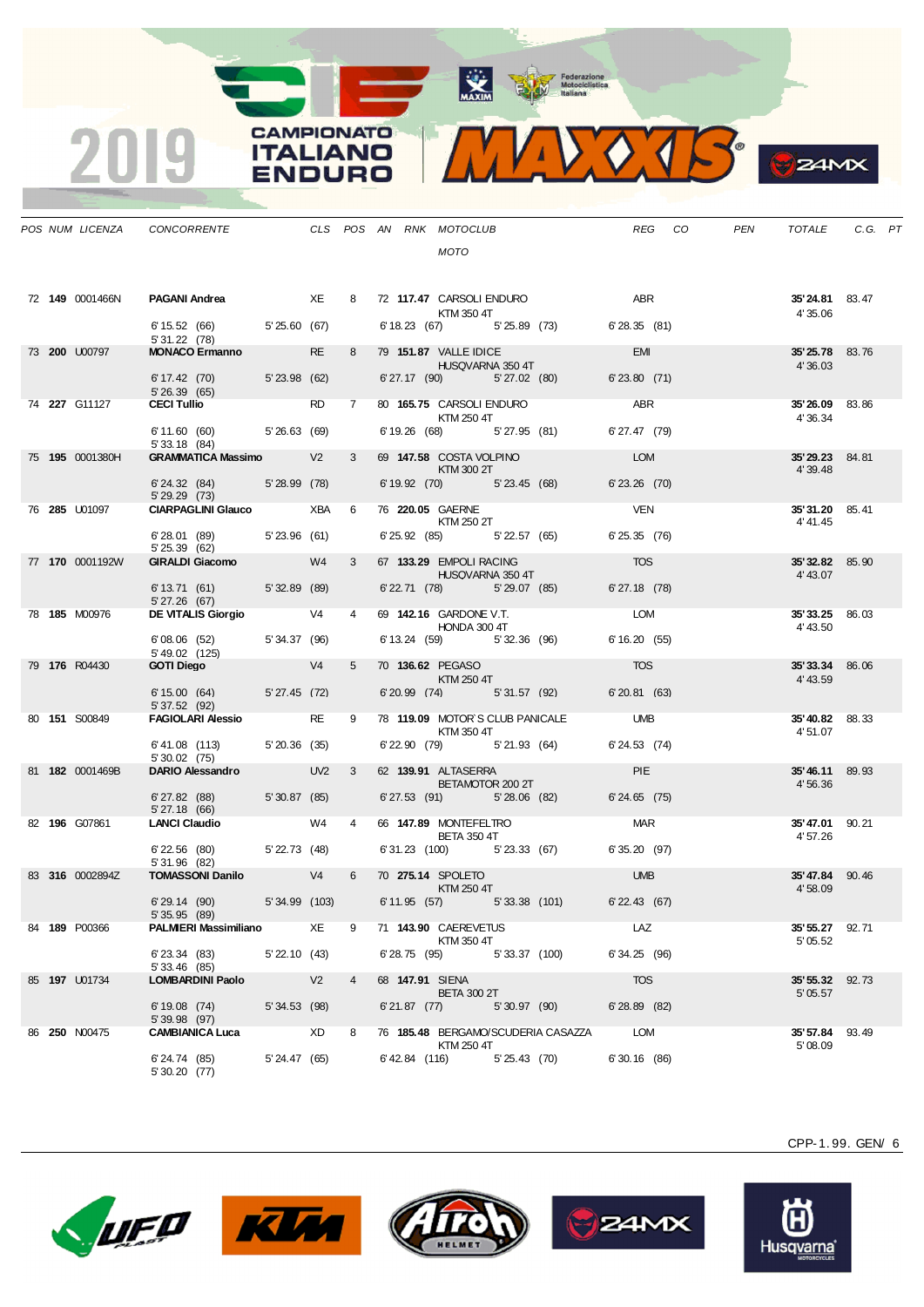MAXIM Pederazione

**CAMPIONATO** 

**ITALIANO** 

**ENDURO** 

2019



|  | POS NUM LICENZA       | CONCORRENTE                                                       |                |                |             |              | CLS POS AN RNK MOTOCLUB<br><b>MOTO</b>                                                                                                                                                                                                                         |                |                                          |                            | REG CO | PEN | TOTALE                      | C.G. PT |  |
|--|-----------------------|-------------------------------------------------------------------|----------------|----------------|-------------|--------------|----------------------------------------------------------------------------------------------------------------------------------------------------------------------------------------------------------------------------------------------------------------|----------------|------------------------------------------|----------------------------|--------|-----|-----------------------------|---------|--|
|  | 87 202 L00103         | SALVONI Alessandro RD                                             |                |                | 8           |              | 82 153.26 SEBINO<br>HUSQVARNA 250 4T                                                                                                                                                                                                                           |                |                                          | <b>LOM</b>                 |        |     | 36'01.03 94.46<br>5' 11.28  |         |  |
|  | 88 205 0001555Z       | 6' 19.61 (76) 5' 33.37 (93)<br>5'39.53(94)<br><b>STOLFI Fabio</b> |                | W2             | $3^{\circ}$ |              | 66 153.93 TITANO                                                                                                                                                                                                                                               |                | 6' 22.91 (80) 5' 33.86 (103)             | 6'31.75 (92)<br><b>MAR</b> |        |     | <b>36'04.55</b> 95.53       |         |  |
|  |                       | 6'31.33 (95)                                                      | 5' 26.91 (70)  |                |             |              | KTM 250 2T<br>6'28.71 (93) 5'30.18 (88)                                                                                                                                                                                                                        |                |                                          | $6'32.34$ (93)             |        |     | 5' 14.80                    |         |  |
|  | 89 412 S03431         | 5'35.08 (87)<br><b>BINDI Marco</b>                                |                | <b>RC</b>      | 8           |              | 81 161.21 PEPE BEVAGNA                                                                                                                                                                                                                                         |                |                                          | <b>UMB</b>                 |        |     | 36'05.82 95.92              |         |  |
|  |                       |                                                                   |                |                |             |              | HUSQVARNA 300 2T                                                                                                                                                                                                                                               |                |                                          |                            |        |     | 5' 16.07                    |         |  |
|  |                       | 6' 23.15 (82) 5' 32.45 (87)<br>5'35.70(88)                        |                |                |             |              |                                                                                                                                                                                                                                                                |                | 6'29.95 (97) 5'32.98 (97)                | 6'31.59 (91)               |        |     |                             |         |  |
|  | 90 158 T01440         | DI CAMILLO Christian RE                                           |                |                |             |              | 10 81 124.74 LO SHERPA<br>KTM 350 4T                                                                                                                                                                                                                           |                |                                          | ABR                        |        |     | 36'12.81 98.04<br>5' 23.06  |         |  |
|  |                       | 6' 17.49 (71) 5' 28.00 (74)<br>5' 43.43 (106)                     |                |                |             |              |                                                                                                                                                                                                                                                                |                | 6'27.86 (92) 5'33.11 (98)                | 6' 42.92 (104)             |        |     |                             |         |  |
|  | 91 231 U03093         | BERGAMELLI Mauro XD                                               |                |                | 9           |              | $\blacksquare$ $\blacksquare$ $\blacksquare$ $\blacksquare$ $\blacksquare$ $\blacksquare$ $\blacksquare$ $\blacksquare$ $\blacksquare$ $\blacksquare$ $\blacksquare$ $\blacksquare$ $\blacksquare$ $\blacksquare$ $\blacksquare$                               |                | 73 169.84 BERGAMO/SCUDERIA CASAZZA LOM   |                            |        |     | 36'15.34 98.80<br>5' 25.59  |         |  |
|  |                       | 6' 18.62 (72) 5' 41.62 (116)<br>5'44.89 (108)                     |                |                |             |              |                                                                                                                                                                                                                                                                |                | 6'27.02 (89) 5'44.01 (125)               | 6' 19.18 (60)              |        |     |                             |         |  |
|  | 92 174 S01489         | MANGILI Roberto V4                                                |                |                | $7^{\circ}$ |              | KTM 250 4T                                                                                                                                                                                                                                                     |                | 69 135.34 GILERA CLUB ARCORE LOM         |                            |        |     | 36' 17.54 99.47<br>5' 27.79 |         |  |
|  |                       | 6' 41.90 (116) 5' 40.62 (115)<br>5' 39.42 (93)                    |                |                |             |              |                                                                                                                                                                                                                                                                |                | 6' 21.43 (76) 5' 30.17 (87)              | 6'24.00 (72)               |        |     |                             |         |  |
|  | 93 180 G00340         | <b>SIRAGNA Diego</b>                                              | W4             |                | $5^{\circ}$ |              | 64 138.30 GAERNE<br><b>HUSQVARNA 350 4T</b>                                                                                                                                                                                                                    |                |                                          | <b>VEN</b>                 |        |     | 36'18.40 99.73<br>5' 28.65  |         |  |
|  |                       | 6'20.85 (77) 5'33.35 (92)<br>5' 47.80 (120)                       |                |                |             |              | 6'23.88 (81) 5'29.79 (86)                                                                                                                                                                                                                                      |                |                                          | $6'$ 42.73 $(103)$         |        |     |                             |         |  |
|  | 94 199 G01381         | <b>DURANTE Stefano</b> XBA 7                                      |                |                |             |              | 73 151.19 FUORINGIRO SAVONA<br>KTM 250 2T                                                                                                                                                                                                                      |                |                                          | <b>LIG</b>                 |        |     | 36'23.82 101.38<br>5'34.07  |         |  |
|  |                       | 6' 19.23 (75) 5' 47.53 (138)<br>5' 46.42 (113)                    |                |                |             |              |                                                                                                                                                                                                                                                                |                | 6' 19.48 (69) 5' 39.60 (115)             | 6'31.56 (89)               |        |     |                             |         |  |
|  | 95 221 T00671         | <b>GASPARIN Luca Maurizio XC</b>                                  |                |                | $4 \quad$   |              | 73 162.69 VITTORIO ALFIERI<br>GAS GAS 300 2T                                                                                                                                                                                                                   |                |                                          | PIE <b>Note</b>            |        |     | 36'28.44 102.78<br>5'38.69  |         |  |
|  |                       | 6' 32.77 (97) 5' 27.87 (73)<br>5'41.80 (100)                      |                |                |             |              |                                                                                                                                                                                                                                                                |                | $6'26.51$ (87) $5'31.78$ (94)            | 6'47.71 (117)              |        |     |                             |         |  |
|  | 96 <b>213</b> U02042  | LUCIGNANI Stefano RC                                              |                |                | 9           |              | 83 159.62 VALDIBURE PISTOIESE<br><b>KTM 300 2T</b>                                                                                                                                                                                                             |                |                                          | <b>TOS</b>                 |        |     | 36'34.79 104.71<br>5' 45.04 |         |  |
|  |                       | 6' 27.81 (87) 5' 42.29 (123)<br>5' 42.90 (103)                    |                |                |             |              | 6'33.92 (103) 5'38.49 (112)                                                                                                                                                                                                                                    |                |                                          | 6' 29.38 (84)              |        |     |                             |         |  |
|  | 97 212 R02715         | <b>VANARA Mauro</b>                                               | W4             |                | 6           |              | 65 159.52 VITTORIO ALFIERI<br>$\blacksquare$ $\blacksquare$ $\blacksquare$ $\blacksquare$ $\blacksquare$ $\blacksquare$ $\blacksquare$ $\blacksquare$ $\blacksquare$ $\blacksquare$ $\blacksquare$ $\blacksquare$ $\blacksquare$ $\blacksquare$ $\blacksquare$ |                |                                          | <b>PIE</b>                 |        |     | 36'37.56 105.55<br>5'47.81  |         |  |
|  |                       | 6'29.17 (91) 5'35.43 (104)                                        |                |                |             |              |                                                                                                                                                                                                                                                                |                | 6'21.31 (75) 5'51.08 (144) 6'32.70 (94)  |                            |        |     |                             |         |  |
|  | 98 230 P02738         | 5' 47.87 (121)<br><b>TOPPANO Federico</b> XD                      |                |                |             |              | 10 77 169.71 MANZANO                                                                                                                                                                                                                                           |                |                                          | <b>FVG</b>                 |        |     | 36'41.97 106.89             |         |  |
|  |                       | 6' 35.72 (102)                                                    | 5'41.90 (119)  |                |             |              | HONDA 250 4T                                                                                                                                                                                                                                                   |                | 6'26.59 (88) 5'36.68 (110)               | 6'34.07 (95)               |        |     | 5' 52.22                    |         |  |
|  | 99 222 0001595M       | 5' 47.01 (114)<br><b>MALATTO Andrea Giuseppe</b>                  |                | XD.            |             |              |                                                                                                                                                                                                                                                                |                | 11 74 162.72 CASARZA LIGURE STELLA CORSE | LIG.                       |        |     | 36'42.72 107.11             |         |  |
|  |                       | 6'29.18(92)                                                       | 5'41.94 (120)  |                |             | 6'30.20 (98) | <b>HONDA 250 4T</b>                                                                                                                                                                                                                                            | 5' 34.65 (106) |                                          | $6'39.41$ (101)            |        |     | 5' 52.97                    |         |  |
|  | 100 211 0004603A      | 5' 47.34 (116)<br><b>OCCHIALINI Andrea</b>                        |                | V <sub>2</sub> | 5           |              | 70 156.62 ALTA VALLE RENO                                                                                                                                                                                                                                      |                |                                          | <b>EMI</b>                 |        |     | <b>36' 42.87</b> 107.16     |         |  |
|  |                       | 6' 47.22 (123)                                                    | 5'33.18(90)    |                |             | 6'31.12 (99) | HUSQVARNA 250 2T                                                                                                                                                                                                                                               | 5'31.34(91)    |                                          | 6'35.67 (99)               |        |     | 5' 53.12                    |         |  |
|  | 101 <b>268</b> V02553 | 5' 44.34 (107)<br><b>ALGISI Giacomo</b>                           |                | RE             | 11          |              |                                                                                                                                                                                                                                                                |                | 78 202.02 BERGAMO/SCUDERIA CASAZZA       | <b>LOM</b>                 |        |     | <b>36' 43.00</b> 107.20     |         |  |
|  |                       | 6'35.45(101)<br>$5'$ 42.84 $(102)$                                | 5' 42.18 (122) |                |             |              | KTM 350 4T<br>6' 26.44 (86)                                                                                                                                                                                                                                    | 5'40.57 (118)  |                                          | $6'35.52$ (98)             |        |     | 5'53.25                     |         |  |









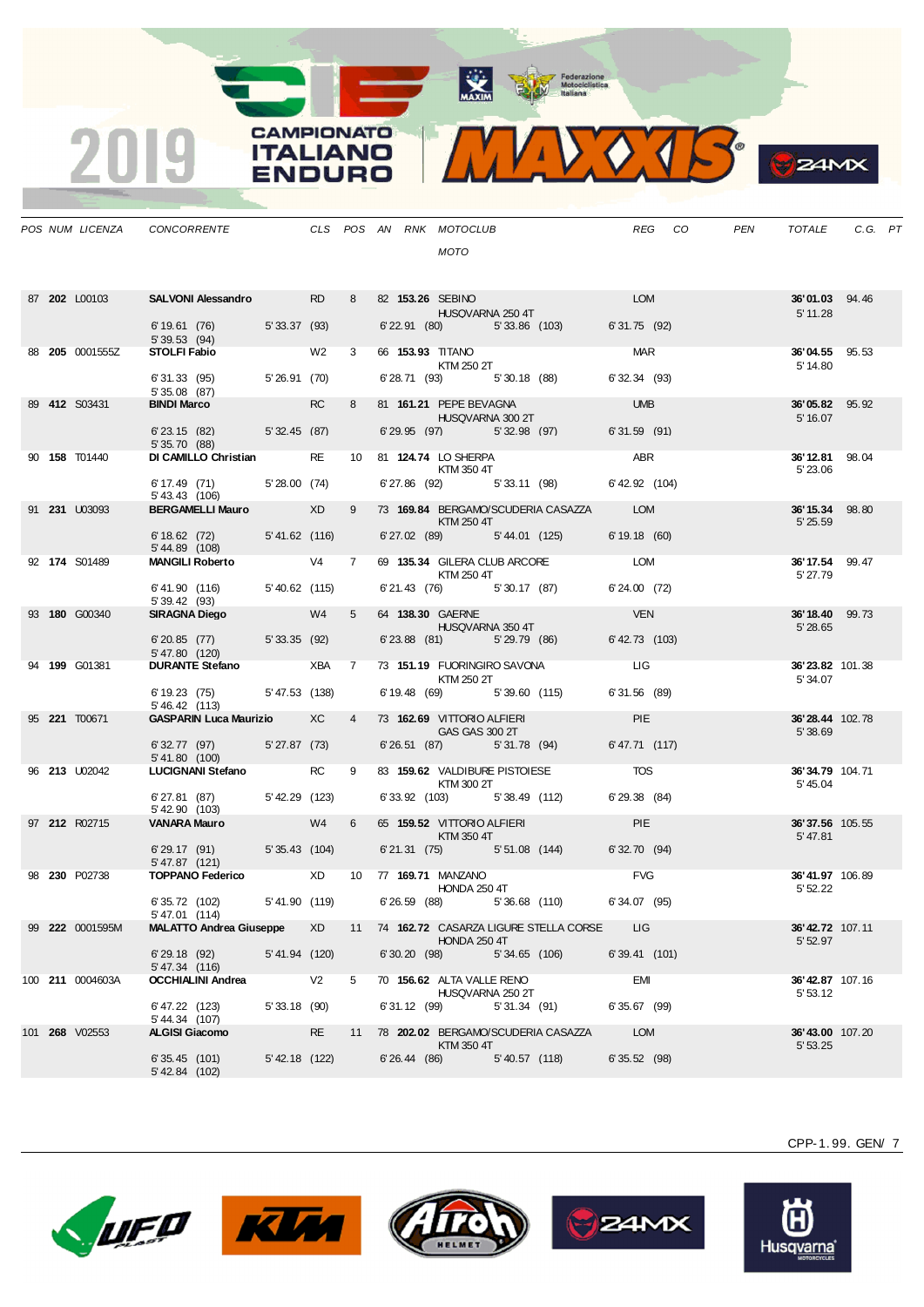

|  | POS NUM LICENZA  | CONCORRENTE                                   |                 |                 |                |                      | CLS POS AN RNK MOTOCLUB                              | REG<br>CO <sub>.</sub> | PEN | TOTALE                      | C.G. PT |  |
|--|------------------|-----------------------------------------------|-----------------|-----------------|----------------|----------------------|------------------------------------------------------|------------------------|-----|-----------------------------|---------|--|
|  |                  |                                               |                 |                 |                |                      | <b>MOTO</b>                                          |                        |     |                             |         |  |
|  |                  |                                               |                 |                 |                |                      |                                                      |                        |     |                             |         |  |
|  | 102 236 G02843   | <b>VARALLI Matteo</b>                         |                 | RBA 6           |                |                      | 79 172.33 GRANOZZO CON MONTICELLO PIE                |                        |     | 36'43.40 107.32             |         |  |
|  |                  | 6' 43.10 (118) 5' 34.98 (102)                 |                 |                 |                |                      | HUSQVARNA 250 2T<br>6'46.64 (124) 5'34.08 (105)      | $6'36.64$ (100)        |     | 5' 53.65                    |         |  |
|  |                  | 5' 27.96 (69)                                 |                 |                 |                |                      |                                                      |                        |     |                             |         |  |
|  | 103 207 R01538   | <b>FERLICCA Fabrizio XC</b>                   |                 |                 | 5              |                      | 71 153.00 GRAFFIGNANO 1989<br><b>BETA 300 2T</b>     | LAZ                    |     | 36'49.09 109.05<br>5' 59.34 |         |  |
|  |                  | 6' 32.62 (96)<br>5' 40.88 (98)                | $5'38.61$ (112) |                 |                |                      | 6'36.95 (109) 5'33.67 (102)                          | 6'46.36 (114)          |     |                             |         |  |
|  | 104 229 Q01080   | CECCHINI Lorenzo XE                           |                 |                 | 10             |                      | 74 169.24 VITTORIO ALFIERI<br>KTM 350 4T             | <b>PIE</b>             |     | 36'53.60 110.41<br>6'03.85  |         |  |
|  |                  | 6'40.38 (111)                                 | 5'36.32 (107)   |                 |                |                      | 6' 34.59 (104) 5' 31.80 (95)                         | 6'44.96 (109)          |     |                             |         |  |
|  | 105 188 G08039   | 5'45.55(111)<br><b>OLIVERII Gabriele</b>      |                 | W4              | $7^{\circ}$    |                      | 67 142.82 AMMOTORA                                   | LAZ                    |     | 36' 57.73 111.67            |         |  |
|  |                  | 6' 49.75 (126)                                | $5'29.66$ (80)  |                 |                |                      | HUSQVARNA 350 4T<br>$6'31.80$ (101) $5'25.73$ (72)   | 7'04.72 (142)          |     | 6'07.98                     |         |  |
|  |                  | 5'36.07(90)<br><b>AZZOLA Roberto</b>          |                 |                 | 8              |                      |                                                      |                        |     |                             |         |  |
|  | 106 224 T02598   |                                               |                 | V4              |                |                      | 70 163.95 BERGAMO/SCUDERIA CASAZZA LOM<br>KTM 250 4T |                        |     | 36'59.50 112.21<br>6'09.75  |         |  |
|  |                  | 6'53.45(135)<br>5' 48.73 (122)                | 5' 45.75 (132)  |                 |                |                      | 6'29.86 (96) 5'38.99 (113)                           | 6' 22.72 (69)          |     |                             |         |  |
|  | 107 208 G04110   | <b>RAGNI Andrea</b>                           |                 | UV4             | 5              | 62 156.31 OSTRA      | HUSQVARNA 350 4T                                     | <b>MAR</b>             |     | 36'59.86 112.31<br>6' 10.11 |         |  |
|  |                  | 6'39.13 (109)<br>5' 43.14 (104)               | 5'33.58(94)     |                 |                |                      | 6' 42.79 (114) 5' 33.88 (104)                        | 6'47.34 (116)          |     |                             |         |  |
|  | 108 203 R00782   | POMETTI Omar                                  |                 | <b>RD</b>       | 9              |                      | 78 153.45 VALLI OLTREPO                              | LOM                    |     | 37'00.51 112.51             |         |  |
|  |                  | 6'37.57 (106)                                 | 5'39.15(113)    |                 |                |                      | <b>HONDA 250 4T</b><br>6'33.61 (102) 5'39.63 (116)   | 6' 44.50 (108)         |     | 6' 10.76                    |         |  |
|  | 109 215 0001022H | 5'46.05(112)<br>ZANRE Alfredo                 |                 | UV <sub>2</sub> | $\overline{4}$ |                      | 58 160.21 GILERA CLUB ARCORE                         | LOM                    |     | 37'03.63 113.46             |         |  |
|  |                  |                                               |                 |                 |                |                      | KTM 250 2T                                           |                        |     | 6' 13.88                    |         |  |
|  |                  | $6'33.86$ (100)<br>5' 41.17 (99)              | 5'34.77 (101)   |                 |                |                      | 6'44.88 (118) 5'34.73 (107)                          | $6'54.22$ (125)        |     |                             |         |  |
|  | 110 233 G09973   | STACCHIOTTI Siliano                           |                 | <b>RE</b>       | 12             | 78 170.94 OSTRA      | SHERCO 300 4T                                        | <b>MAR</b>             |     | 37'10.54 115.56<br>6'20.79  |         |  |
|  |                  | 6'52.50(129)<br>5'31.52(80)                   | 5'34.64 (99)    |                 |                |                      | 6'47.84 (127) 5'31.64 (93)                           | 6' 52.40 (122)         |     |                             |         |  |
|  | 111 216 H01377   | <b>GILARDI Carlo</b>                          |                 | XC              | 6              |                      | 74 160.32 FAST TEAM                                  | LOM                    |     | 37'11.12 115.73             |         |  |
|  |                  | 6'32.79 (98)                                  | 5'41.69(118)    |                 |                |                      | HUSQVARNA 300 2T<br>6'38.16 (113) 5'42.11 (122)      | 6' 45.76 (112)         |     | 6'21.37                     |         |  |
|  | 112 169 Q02164   | $5'50.61$ (130)<br><b>BRUNOTTI Alessandro</b> |                 | <b>RE</b>       | 13             |                      | 83 132.53 INOSSIDABILI TERNI                         | <b>UMB</b>             |     | 37'14.14 116.65             |         |  |
|  |                  |                                               |                 |                 |                |                      | KTM 350 4T                                           |                        |     | 6'24.39                     |         |  |
|  |                  | 6'03.94 (46) 5'20.43 (36)<br>5' 19.77 (38)    |                 |                 |                |                      | 9'02.72 (179) 5'13.69 (33)                           | 6' 13.59 (48)          |     |                             |         |  |
|  | 113 413 R00599   | <b>BENTIVOGLIO Emiliano</b>                   |                 | <b>RE</b>       |                |                      | 14 78 163.92 CARSOLI ENDURO<br><b>BETA 390 4T</b>    | ABR                    |     | 37'14.65 116.80<br>6'24.90  |         |  |
|  |                  | 6'30.70(94)                                   | 5' 37.56 (109)  |                 |                |                      | 6'36.26 (107) 5'44.79 (129)                          | 6' 48.39 (118)         |     |                             |         |  |
|  | 114 232 C01435   | 5' 56.95 (145)<br><b>TASSANO Roberto</b>      |                 | XE              |                | 11 71 170.93 CALVARI |                                                      | LIG                    |     | <b>37' 16.80</b> 117.46     |         |  |
|  |                  | 6' 41.11 (114)                                | 5'34.11 (95)    |                 |                |                      | HONDA 450 4T<br>6' 52.77 (131) 5' 33.28 (99)         | 6' 53.26 (123)         |     | 6'27.05                     |         |  |
|  | 115 288 U02770   | 5' 42.27 (101)<br><b>CONTESSI Giorgio</b>     |                 | W <sub>2</sub>  | $\overline{4}$ |                      | 65 223.90 COSTA VOLPINO                              | LOM                    |     | <b>37' 18.46</b> 117.96     |         |  |
|  |                  |                                               |                 |                 |                |                      | KTM 300 2T                                           |                        |     | 6'28.71                     |         |  |
|  |                  | 6'37.31 (104)<br>$5'51.81$ (134)              | 5' 44.90 (126)  |                 |                |                      | 6' 34.88 (105) 5' 47.36 (135)                        | 6' 42.20 (102)         |     |                             |         |  |
|  | 116 239 0001142F | <b>PASTORUTTI Gabriele</b>                    |                 | XBA             | 8              | 72 175.19 TRIESTE    | KTM 250 2T                                           | <b>FVG</b>             |     | 37'20.20 118.49<br>6'30.45  |         |  |
|  |                  | 6' 45.12 (120)<br>5' 47.36 (117)              | 5' 37.81 (110)  |                 |                |                      | 6' 44.24 (117) 5' 40.65 (119)                        | $6' 45.02$ (110)       |     |                             |         |  |

**CAMPIONATO** 

**ITALIANO ENDURO** 

2019









(H)

Husqvarna®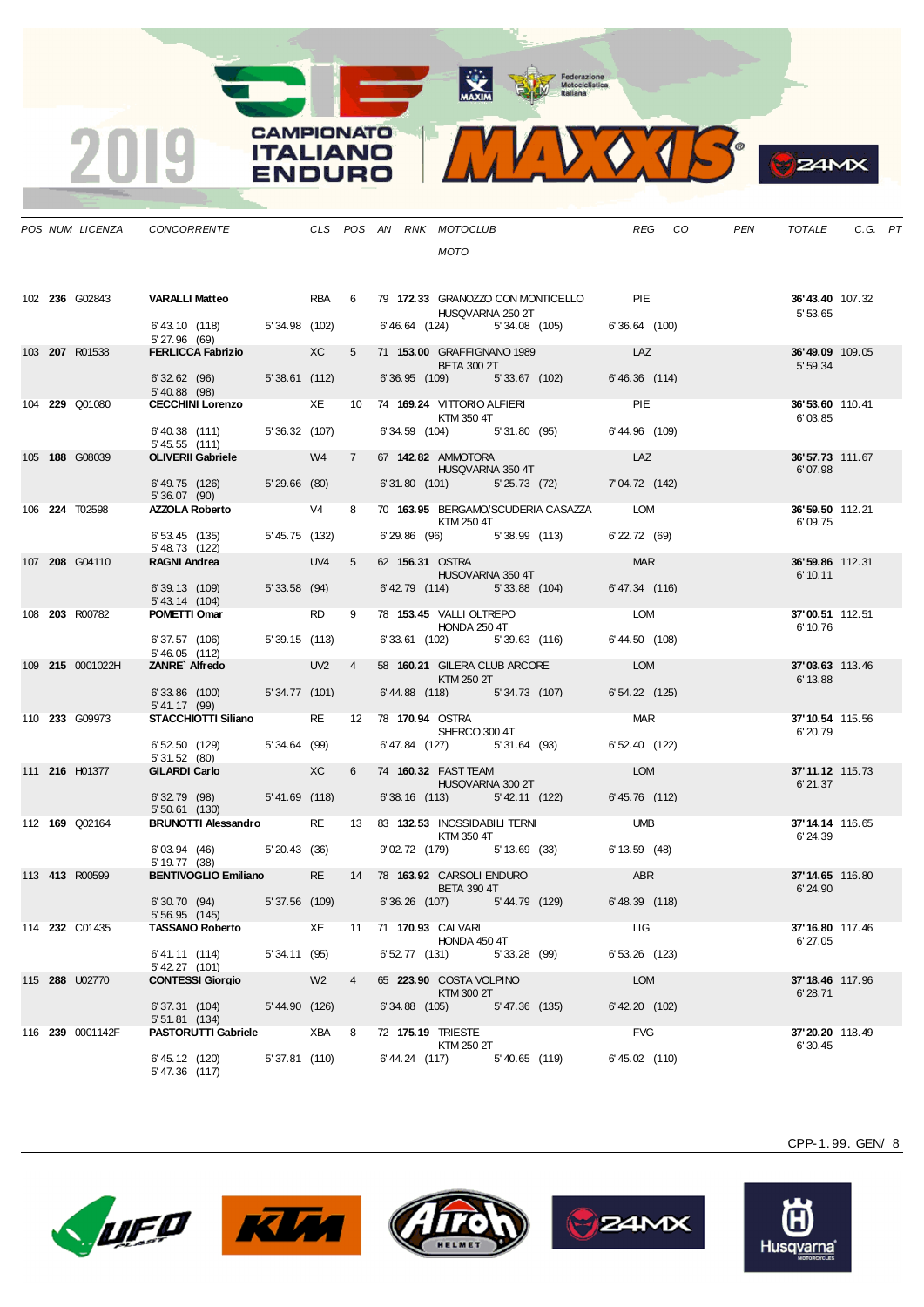**CAMPIONATO** 

**ITALIANO** 

**ENDURO** 

2019



**S**ZAMX

|  | POS NUM LICENZA         | CONCORRENTE                                             |                  |                 |                 | CLS POS AN RNK MOTOCLUB                                      | REG CO                | PEN   | TOTALE                      | C.G. PT |  |
|--|-------------------------|---------------------------------------------------------|------------------|-----------------|-----------------|--------------------------------------------------------------|-----------------------|-------|-----------------------------|---------|--|
|  |                         |                                                         |                  |                 |                 | <b>MOTO</b>                                                  |                       |       |                             |         |  |
|  | 117 226 B00045          | FESANI Andrea W4                                        |                  |                 | 8               | 66 <b>165.09</b> FAST TEAM<br>HONDA 300 4T                   | <b>LOM</b>            |       | 37'23.17 119.39<br>6' 33.42 |         |  |
|  |                         | 6' 33.10 (99) 5' 35.48 (105)<br>5' 49.56 (126)          |                  |                 |                 | 6' 37.35 (111) 5' 42.57 (123)                                | 7'05.11(143)          |       |                             |         |  |
|  | 118 <b>228</b> V03852   | <b>PAOLONI Michele</b>                                  |                  | XD              |                 | 12 76 167.42 PONTE SAN GIOVANNI<br>KTM 250 4T                | <b>UMB</b>            |       | 37'23.46 119.48<br>6'33.71  |         |  |
|  |                         | 6' 53.22 (133) 5' 33.30 (91)<br>5' 45.15 (109)          |                  |                 |                 | 6'45.36 (119) 5'34.96 (108)                                  | $6'51.47$ (121)       |       |                             |         |  |
|  | 119 243 G04118          | <b>CARDINALI Daniele</b>                                |                  | <b>RE</b>       |                 | 15 78 <b>178.93</b> OSTRA<br>KTM 350 4T                      | <b>MAR</b>            |       | 37'25.44 120.08<br>6'35.69  |         |  |
|  |                         | 7'07.69 (156) 5'30.85 (84)<br>5'32.68(83)               |                  |                 |                 | 6' 51.48 (130) 5' 26.09 (75)                                 | $6'56.65$ (130)       |       |                             |         |  |
|  | 120 273 R02968          | <b>CERRO Stefano</b>                                    |                  | W2              | 5               | 67 207.20 SPOLETO<br><b>BETA 250 2T</b>                      | <b>UMB</b>            |       | 37'28.11 120.89<br>6'38.36  |         |  |
|  |                         | 6' 58.82 (147) 5' 35.68 (106)<br>5' 43.14 (104)         |                  |                 |                 | 6' 35.93 (106) 5' 44.59 (128)                                | 6' 49.95 (120)        |       |                             |         |  |
|  | 121 329 0001682W        | <b>GAZZARI Claudio Antonio</b>                          |                  | XC              | $7^{\circ}$     | 75 149.12 ALTA VAL TREBBIA<br>KTM 300 2T                     | <b>LIG</b>            |       | 37'31.23 121.83<br>6'41.48  |         |  |
|  |                         | 6'25.44(86)<br>5'31.33(79)                              | 5'34.37 (96)     |                 |                 | 7'05.07 (148) 6'23.45 (175)                                  | 6'31.57 (90)          |       |                             |         |  |
|  | 122 247 P04761          | <b>FEDERICI Simone</b>                                  |                  | <b>RD</b>       | 10 <sup>1</sup> | 83 182.92 TIGULLIO MOTOR CLUB<br>YAMAHA 250 4T               | LIG <b>DELL</b>       |       | 37' 33.88 122.64<br>6'44.13 |         |  |
|  |                         | 6'38.75 (108) 5'49.70 (141)<br>5' 49.92 (129)           |                  |                 |                 | 6'45.66 (120) 5'46.40 (132)                                  | $6'$ 43.45 $(105)$    |       |                             |         |  |
|  | 123 <b>260</b> 0006791A | SPIRANELLI Amerigo                                      |                  | UV <sub>2</sub> | 5               | 62 193.84 BERGAMO/SCUDERIA CASAZZA LOM<br><b>BETA 300 2T</b> |                       |       | 37'34.39 122.79<br>6'44.64  |         |  |
|  |                         | 6'44.66 (119)<br>$5' 47.33$ (115)                       | 5'46.95 (136)    |                 |                 | 6'46.40 (123) 5'39.85 (117)                                  | 6' 49.20 (119)        |       |                             |         |  |
|  | 124 259 U05101          | <b>SIDDI Roberto</b>                                    |                  | <b>RE</b>       | 16              | 81 190.92 COSTA VOLPINO<br>KTM 350 4T                        | <b>LOM</b>            |       | 37'36.96 123.57<br>6'47.21  |         |  |
|  |                         | 6' 56.24 (139)<br>5' 48.86 (123)                        | 5' 51.37 (150)   |                 |                 | 6' 37.21 (110) 5' 39.48 (114)                                | 6' 43.80 (107)        |       |                             |         |  |
|  | 125 272 V00569          | <b>LEVAGGI Vittorio</b>                                 |                  | UV4             | 6               | 60 206.62 PONTREMOLI<br>KTM 350 4T                           | <b>TOS</b>            |       | 37'42.59 125.28<br>6'52.84  |         |  |
|  |                         | $6' 45.87$ (121)<br>5'51.30(133)                        | 5'43.24 (124)    |                 |                 | 6' 47.77 (126) 5' 48.37 (139)                                | 6'46.04 (113)         |       |                             |         |  |
|  | 126 <b>240</b> U03752   | <b>TERDINA Michele</b>                                  |                  | W4 9            |                 | 66 175.30 TRIESTE<br>YAMAHA 250 4T                           | <b>FVG</b>            |       | 37'43.06 125.42<br>6'53.31  |         |  |
|  |                         | 6'36.59(103)<br>5'47.63 (118)                           | 5'41.62 (116)    |                 |                 | 6' 57.43 (136) 5' 41.14 (120)                                | $6'58.65$ (134)       |       |                             |         |  |
|  | 127 276 U05238          | <b>VAIRA Isidoro</b>                                    |                  | W4              | 10              | 65 209.68 SEBINO<br><b>HONDA 250 4T</b>                      | <b>LOM</b>            | 10.00 | 37'46.45 126.45<br>6'56.70  |         |  |
|  |                         | 6'40.08 (110) 5'50.14 (142)<br>5' 53.17 (138)           |                  |                 |                 | 6' 42.82 (115) 5' 46.78 (133)                                | 6'43.46 (106)         |       |                             |         |  |
|  | 128 219 U02781          | <b>SCARPELLI Fabio</b>                                  |                  | <b>RC</b>       | 10              | 78 161.65 MOTOR S CLUB PANICALE<br>HUSQVARNA 300 2T          | <b>UMB</b>            |       | 37'49.63 127.42<br>6'59.88  |         |  |
|  |                         | 7'07.02 (155)<br>5'34.81 (86)                           | 5'32.30 (86)     |                 |                 | $6'49.33$ (128) $5'28.55$ (84)                               | 7' 17.62 (154)        |       |                             |         |  |
|  | 129 298 102858          | <b>VIGNALI Andrea</b>                                   | $5' 45.59$ (130) | XC              | 8               | 71 238.04 MOTOPANTEGANE<br>TM 300 2T<br>$6'46.06$ $(122)$    | EMI<br>6' 54.79 (127) |       | 37' 52.73 128.36<br>7'02.98 |         |  |
|  | 130 <b>220</b> P00110   | 6' 50.12 (127)<br>$5'52.16$ (135)<br>PROIETTI Gianmario | UV <sub>2</sub>  |                 | - 6             | 5'44.01 (125)<br>63 162.28 GRAFFIGNANO 1989                  | LAZ                   |       | 37'53.50 128.59             |         |  |
|  |                         | 7' 17.15 (162)                                          | 5'38.30(111)     |                 |                 | HUSQVARNA 250 2T<br>6' 55.99 (133) 5' 30.30 (89)             | $6'46.36$ (114)       |       | 7'03.75                     |         |  |
|  | 131 284 P03698          | 5' 45.40 (110)<br>PERSOGLIA Gianni                      |                  | XBA 9           |                 | 73 219.84 MANZANO                                            | <b>FVG</b>            |       | <b>37' 57.60</b> 129.84     |         |  |
|  |                         | 6' 46.20 (122)                                          | 5' 50.42 (145)   |                 |                 | KTM 250 2T<br>6' 37.64 (112) 5' 50.98 (143)                  | $6' 45.47$ (111)      |       | 7'07.85                     |         |  |
|  |                         | 6'06.89(162)                                            |                  |                 |                 |                                                              |                       |       |                             |         |  |









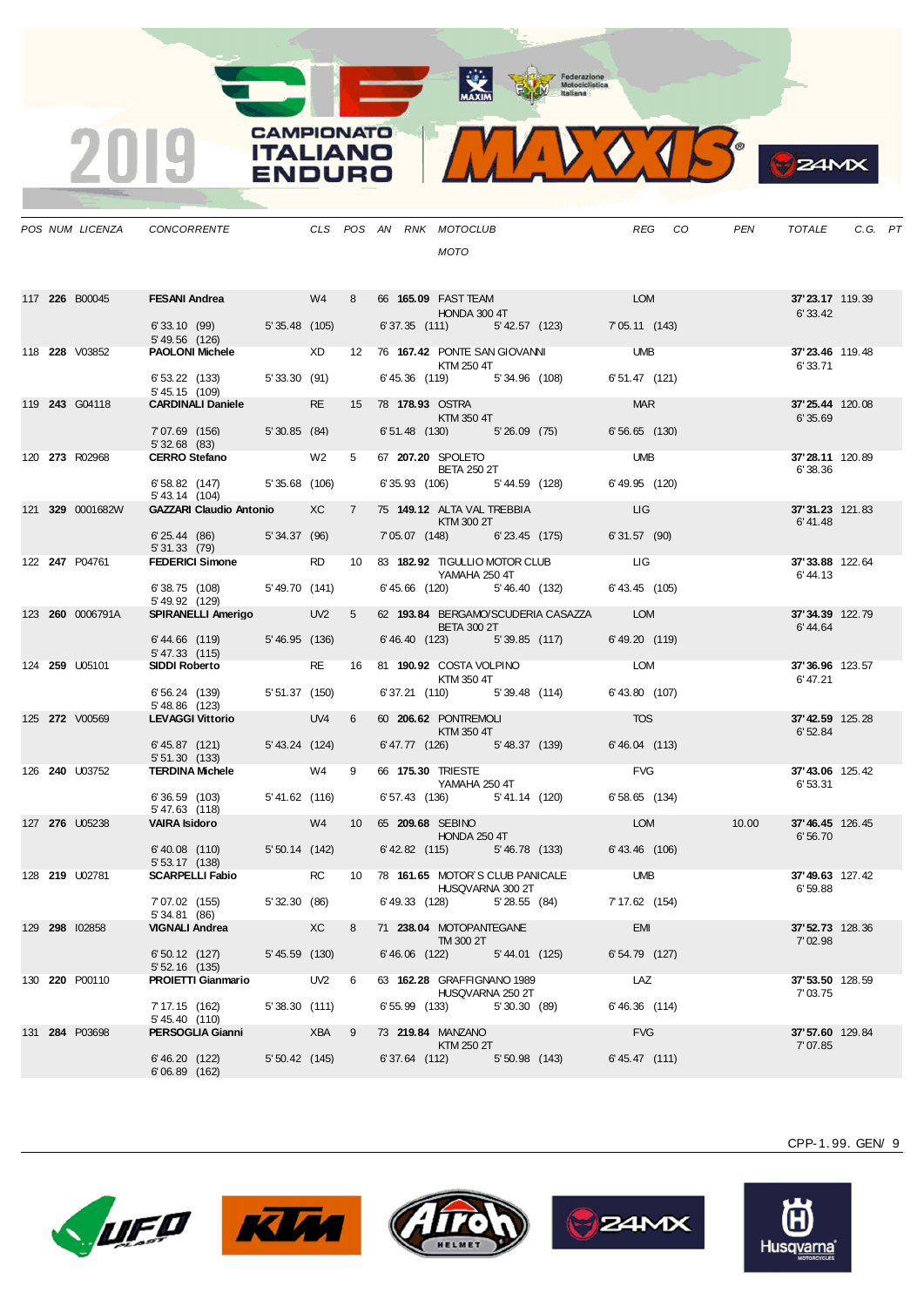

**S**ZAMX

|  | POS NUM LICENZA       | CONCORRENTE                                       |                   |                 |                |                  | CLS POS AN RNK MOTOCLUB<br><b>MOTO</b>                 | REG CO         | PEN | TOTALE                       | C.G. PT |  |
|--|-----------------------|---------------------------------------------------|-------------------|-----------------|----------------|------------------|--------------------------------------------------------|----------------|-----|------------------------------|---------|--|
|  |                       |                                                   |                   |                 |                |                  |                                                        |                |     |                              |         |  |
|  | 132 <b>266</b> T00872 | NOVELLI Igor XC                                   |                   |                 | 9              |                  | 74 200.23 TRIAL DAVID FORNAROLI EMI<br>KTM 300 2T      |                |     | 37'59.10 130.29<br>7'09.35   |         |  |
|  |                       | 6' 52.64 (131) 5' 45.10 (127)<br>5' 47.79 (119)   |                   |                 |                |                  | 6' 59.60 (137) 5' 37.44 (111) 6' 56.53 (129)           |                |     |                              |         |  |
|  | 133 242 S01096        | REPOSSI Ernesto V4                                |                   |                 | 9              |                  | 69 177.99 VALLI OLTREPO<br>KTM 500 4T                  | <b>LOM</b>     |     | 38'03.31 131.57<br>7' 13.56  |         |  |
|  |                       | 6' 53.39 (134) 5' 46.69 (133)<br>5' 51.24 (132)   |                   |                 |                |                  | 6'46.00 (121) 5'43.38 (124)                            | 7'02.61 (140)  |     |                              |         |  |
|  | 134 254 0001473W      | <b>CERESOLI Gian Angelo</b>                       |                   | W <sub>2</sub>  | 6              |                  | 65 187.50 GILERA CLUB ARCORE<br>TM 300 2T              | LOM            |     | 38'17.11 135.76<br>7' 27.36  |         |  |
|  |                       | 6'55.07 (138)<br>6'02.07 (152)                    | 5'46.82 (134)     |                 |                |                  | 6' 50.82 (129)<br>5'47.65 (137)                        | 6'54.68 (126)  |     |                              |         |  |
|  | 135 253 Q03407        | <b>DAPIT Paolo</b>                                | $\sqrt{2}$        |                 | 6              |                  | 70 187.07 GEMONA<br>HUSQVARNA 300 2T                   | <b>FVG</b>     |     | 38' 19.57 136.50<br>7' 29.82 |         |  |
|  |                       | 6' 52.63 (130) 5' 50.33 (144)<br>6'02.70 (156)    |                   |                 |                |                  | 6' 46.67 (125) 5' 50.50 (142)                          | 6'56.74(131)   |     |                              |         |  |
|  | 136 <b>241</b> P00117 | <b>SECOMANDI Mauro</b> W2 7                       |                   |                 |                |                  | 64 177.14 VAL SAN MARTINO<br>HUSQVARNA 250 2T          | <b>LOM</b>     |     | 38'19.58 136.51<br>7' 29.83  |         |  |
|  |                       | 6'56.61 (141)<br>5' 55.58 (142)                   | 5'47.16 (137)     |                 |                |                  | 6' 56.97 (134) 5' 47.60 (136)                          | 6'55.66 (128)  |     |                              |         |  |
|  | 137 261 S02327        | TRAVERSARO Aldo XE                                |                   |                 |                |                  | 12 71 194.03 TIGULLIO MOTOR CLUB<br><b>BETA 350 4T</b> | LIG            |     | 38'20.85 136.89<br>7' 31.10  |         |  |
|  |                       | 6'51.91 (128)<br>6'01.83(151)                     | 5'45.71 (131)     |                 |                |                  | 6'36.45 (108) 6'10.85 (169)                            | 6'54.10(124)   |     |                              |         |  |
|  | 138 282 P00562        | <b>BIGGIO Davide</b>                              |                   | <b>RD</b>       |                |                  | 11 82 218.62 ALTA VAL TREBBIA<br><b>HONDA 250 4T</b>   | <b>LIG</b>     |     | 38'25.13 138.19<br>7' 35.38  |         |  |
|  |                       | 6'58.86 (148)<br>5' 49.69 (127)                   | 5'39.26 (114)     |                 |                |                  | 7'00.77 (140) 5'49.19 (140)                            | 7'07.36 (145)  |     |                              |         |  |
|  | 139 286 P00574        | <b>ROSATI Pierluigi</b>                           | <b>Example 20</b> |                 |                |                  | 13 73 223.51 VALTURANO<br><b>HONDA 250 4T</b>          | LAZ            |     | 38'28.49 139.21<br>7' 38.74  |         |  |
|  |                       | $6'54.46$ (137)<br>5' 48.87 (124)                 | 5'46.91 (135)     |                 |                |                  | 7' 12.40 (157)<br>5'47.92 (138)                        | 6' 57.93 (132) |     |                              |         |  |
|  | 140 277 G09686        | <b>GATTA Paolo</b>                                |                   | V <sub>4</sub>  |                |                  | 10 68 210.49 LA MARCA TREVIGIANA<br>KTM 250 4T         | <b>VEN</b>     |     | 38'31.48 140.12<br>7' 41.73  |         |  |
|  |                       | 6' 49.59 (125)<br>5' 54.53 (139)                  | 5' 53.82 (156)    |                 |                |                  | 6' 57.34 (135) 5' 54.97 (151)                          | 7'01.23 (139)  |     |                              |         |  |
|  | 141 269 102107        | PERSIANI Gianni                                   |                   | UV4             | $\overline{7}$ |                  | 63 202.92 ALTA VALLE RENO<br>KTM 250 4T                | <b>EMI</b>     |     | 38'37.14 141.84<br>7' 47.39  |         |  |
|  |                       | 6'47.67 (124)<br>5' 59.78 (148)                   | 5'48.72 (140)     |                 |                |                  | 6' 55.29 (132) 5' 55.26 (152)                          | 7' 10.42 (149) |     |                              |         |  |
|  | 142 294 0001045R      | <b>PARIO Simone</b>                               |                   | XC              | 10             |                  | 77 230.40 ACQUI TERME<br>KTM 300 2T                    | PIE            |     | 38'39.73 142.62<br>7'49.98   |         |  |
|  |                       | 6' 59.79 (149)                                    | 5'47.70 (139)     |                 |                |                  | 7'03.05 (144) 5'46.90 (134)                            | 7'00.13 (136)  |     |                              |         |  |
|  | 143 262 N00359        | 6'02.16 (153)<br><b>PIAZZESI Andrea</b>           |                   | RBA 7           |                |                  | 79 194.22 VALDISIEVE                                   | <b>TOS</b>     |     | 38'43.88 143.88              |         |  |
|  |                       | 6' 56.97 (142)                                    | 5'43.85 (125)     |                 |                |                  | <b>BETA 250 2T</b><br>6'59.94 (138) 5'53.60 (148)      | 7'08.44 (146)  |     | 7' 54.13                     |         |  |
|  | 144 322 U01263        | 6'01.08 (149)<br><b>RINALDI Massimo</b>           |                   | XE              | 13             | 71 294.22 CECINA |                                                        | TOS            |     | <b>38' 46.55</b> 144.69      |         |  |
|  |                       | 7'09.28 (157)                                     | 5' 45.58 (129)    |                 |                | 7' 05.79 (149)   | HUSQVARNA 350 4T<br>5'45.32 (131)                      | 7' 05.17 (144) |     | 7'56.80                      |         |  |
|  | 145 256 C00871        | 5' 55.41 (141)<br><b>MAMMARELLA Marco</b>         |                   | UV <sub>4</sub> | 8              |                  | 62 189.20 LO SHERPA                                    | <b>ABR</b>     |     | 38' 55.93 147.54             |         |  |
|  |                       | 7' 13.52 (159)                                    | 5' 54.47 (158)    |                 |                | 7'03.72 (146)    | <b>HONDA 250 4T</b><br>5'44.51 (127)                   | 7'08.75 (147)  |     | 8'06.18                      |         |  |
|  | 146 251 100699        | $5'50.96$ (131)<br><b>ZACCARIA Mauro Giuseppe</b> |                   | W4              | 11             |                  | 65 186.36 GILERA CLUB ARCORE                           | LOM            |     | <b>38' 56.65</b> 147.76      |         |  |
|  |                       | 7'03.87 (154)<br>5' 55.87 (143)                   | $5'51.66$ (151)   |                 |                | 7' 02.59 (143)   | HONDA 300 4T<br>5' 52.94 (147)                         | 7' 09.72 (148) |     | 8'06.90                      |         |  |

**CAMPIONATO** 

**ITALIANO** 

**ENDURO** 

2019









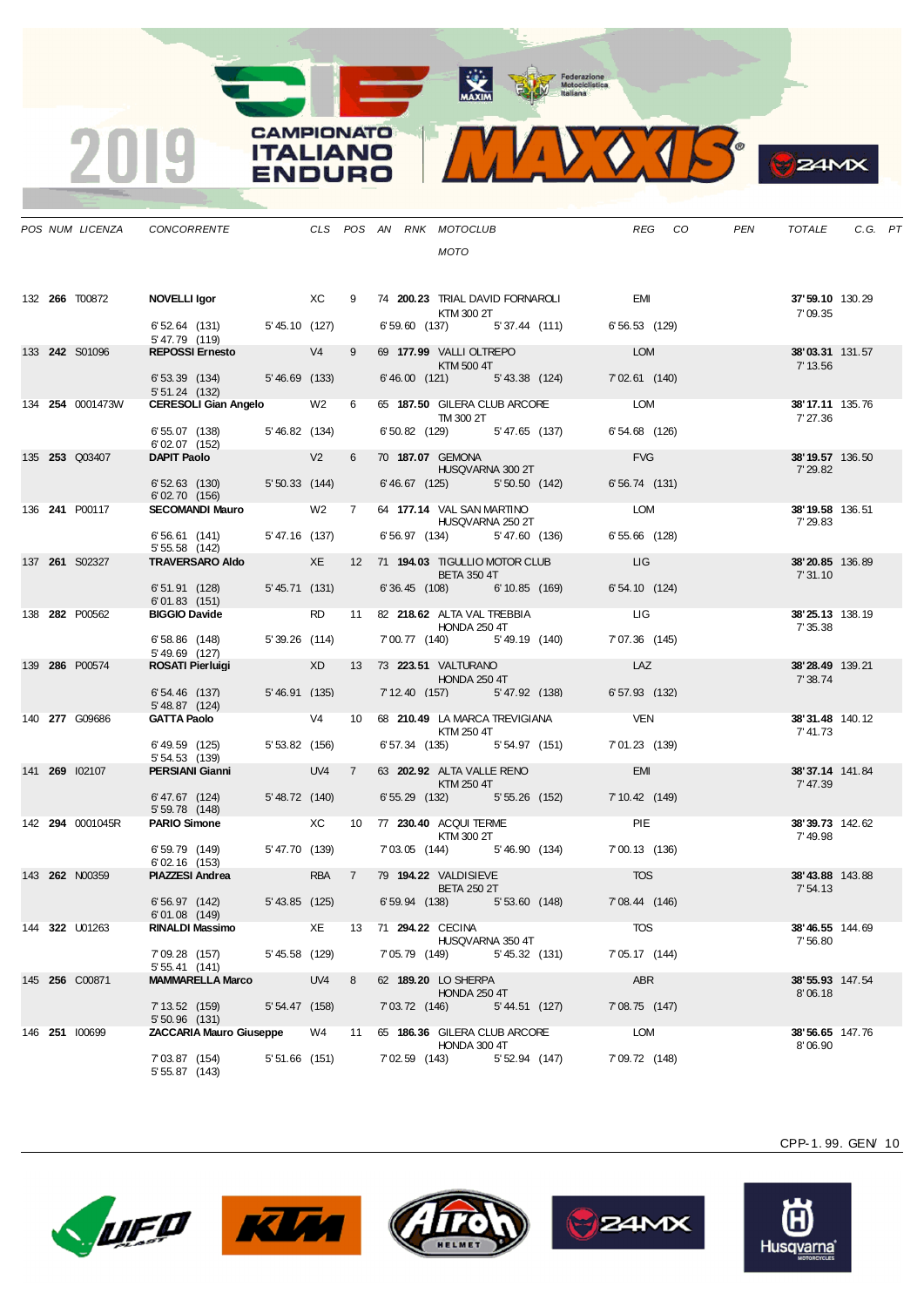Motociclistica

**CAMPIONATO** 

**ITALIANO** 

**ENDURO** 

2019



|  | POS NUM LICENZA  | <b>CONCORRENTE</b>                       |                               |                |                 |                 | CLS POS AN RNK MOTOCLUB<br><b>MOTO</b>                                                                                            |                 | REG CO | PEN | TOTALE                             | C.G. PT |  |
|--|------------------|------------------------------------------|-------------------------------|----------------|-----------------|-----------------|-----------------------------------------------------------------------------------------------------------------------------------|-----------------|--------|-----|------------------------------------|---------|--|
|  | 147 246 0001082N | 6' 52.82 (132) 5' 55.54 (159)            |                               |                |                 |                 | <b>FONTANA Fabio</b> $V4$ 11 70 182.13 GILERA CLUB ARCORE LOM<br><b>HONDA 250 4T</b><br>7'09.04 (154) 5'50.21 (141) 7'19.60 (159) |                 |        |     | <b>39'03.90</b> 149.96<br>8' 14.15 |         |  |
|  | 148 248 G00217   | $5'56.69$ (144)<br>PEGORIN Lorenzo V2 7  |                               |                |                 |                 | 69 184.21 TRIAL DAVID FORNAROLI                                                                                                   | <b>EMI</b>      |        |     | 39'04.78 150.22                    |         |  |
|  |                  | 6'57.59 (145)                            | 5' 59.63 (164)                |                |                 |                 | KTM 300 2T<br>7'08.41 (151) 5'55.71 (154)                                                                                         | 7'00.82 (137)   |        |     | 8' 15.03                           |         |  |
|  | 149 296 U01002   | $6'02.62$ (155)<br><b>SCHIPPA Benito</b> | <b>Example 19 UV2 7 7 7 Y</b> |                |                 |                 | 59 178.71 RACING TERNI                                                                                                            | <b>UMB</b>      |        |     | 39'10.62 152.00                    |         |  |
|  |                  | 7'00.55 (150)<br>6' 05.15 (159)          | 5' 53.49 (155)                |                |                 |                 | KTM 300 2T<br>7'00.48 (139) 5'53.77 (149)                                                                                         | 7' 17.18 (152)  |        |     | 8'20.87                            |         |  |
|  | 150 255 0002028B | <b>BOSCHINI Corrado</b>                  |                               | W2 8           |                 |                 | 64 189.01 SEBINO<br>HUSQVARNA 250 2T                                                                                              | <b>LOM</b>      |        |     | 39'11.75 152.34<br>8' 22.00        |         |  |
|  |                  | 7'02.36 (152)<br>6'02.78 (157)           | 5' 50.78 (147)                |                |                 |                 | 7'03.88 (147) 5'51.90 (145)                                                                                                       | 7'20.05 (160)   |        |     |                                    |         |  |
|  | 151 292 P04373   | <b>GROSSO Jonny</b>                      | XBA                           |                | 10 <sup>°</sup> | 74 226.90 SEGNO | HUSQVARNA 250 2T                                                                                                                  | LIG             |        |     | 39' 17.47 154.07<br>8' 27.72       |         |  |
|  |                  | 6' 56.32 (140)<br>6' 14.30 (170)         | 5' 57.66 (163)                |                |                 |                 | 7'01.56 (141) 6'04.07 (161)                                                                                                       | $7'03.56$ (141) |        |     |                                    |         |  |
|  | 152 283 L02265   | PLESNICAR Renato UV2                     |                               |                | 8               |                 | 57 219.30 PINO MEDEOT<br>SHERCO 300 2T                                                                                            | <b>FVG</b>      |        |     | 39'35.24 159.47<br>8'45.49         |         |  |
|  |                  | 6'57.01 (143)<br>6' 11.40 (167)          | 5'56.90 (161)                 |                |                 |                 | 7'03.62 (145) 6'07.63 (167)                                                                                                       | 7' 18.68 (156)  |        |     |                                    |         |  |
|  | 153 198 N01168   | <b>ZORLONI Alberto</b> XD                |                               |                |                 |                 | 14 77 149.27 SEBINO<br>YAMAHA 250 4T                                                                                              | <b>LOM</b>      |        |     | 39'36.22 159.76<br>8'46.47         |         |  |
|  |                  | 6' 38.27 (107)<br>5'52.57(137)           | 5' 52.43 (152)                |                |                 |                 | 8'19.96 (177)<br>5' 54.67 (150)                                                                                                   | 6'58.32(133)    |        |     |                                    |         |  |
|  | 154 265 Q04081   | <b>CARPISASSI Piero UV2 9</b>            |                               |                |                 |                 | 57 200.04 GUALDO TADINO<br>HUSQVARNA 250 2T                                                                                       | <b>UMB</b>      |        |     | 39'41.74 161.44<br>8'51.99         |         |  |
|  |                  | 7' 14.36 (160)<br>5' 59.37 (147)         | 5' 52.57 (153)                |                |                 |                 | 7' 16.85 (160) 5' 55.42 (153)                                                                                                     | 7' 23.17 (164)  |        |     |                                    |         |  |
|  | 155 293 T00616   | <b>CASTELLI Claudio</b>                  |                               | W <sub>2</sub> | 9               |                 | 67 228.92 VARZI<br>HONDA 250 2T                                                                                                   | <b>LOM</b>      |        |     | 39'51.98 164.55<br>9'02.23         |         |  |
|  |                  | 6'58.31 (146)<br>6'04.55 (158)           | 5' 51.32 (149)                |                |                 |                 | 7' 14.02 (158) 5' 55.94 (155)                                                                                                     | 7'47.84 (175)   |        |     |                                    |         |  |
|  | 156 303 T04742   | <b>BUFALINI Giacomo XE</b>               |                               |                | 14              |                 | 71 244.18 VERSILIA CORSE<br>HUSQVARNA 350 4T                                                                                      | <b>TOS</b>      |        |     | 39'53.07 164.88<br>9'03.32         |         |  |
|  |                  | 7' 41.77 (172)<br>5'39.82 (95)           | 5' 57.53 (162)                |                |                 |                 | 7'08.98 (153) 6'04.34 (162)                                                                                                       | 7' 20.63 (162)  |        |     |                                    |         |  |
|  | 157 249 U05094   | <b>QUARTERONI Matteo XE</b>              |                               |                |                 |                 | 15 77 <b>184.85</b> TRIAL GAS E FRIZIONE<br><b>BETA 350 4T</b>                                                                    | <b>UMB</b>      |        |     | 39' 54.01 165.16<br>9'04.26        |         |  |
|  |                  | 6'42.98 (117)<br>$6'01.46$ (150)         | 5'41.99 (121)                 |                |                 |                 | 8'15.82 (176) 5'52.70 (146) 7'19.06 (158)                                                                                         |                 |        |     |                                    |         |  |
|  | 158 306 U04850   | <b>TAZZA Marco</b>                       |                               |                |                 |                 | XD 15 73 248.79 INOSSIDABILI TERNI<br>KTM 250 4T                                                                                  | <b>UMB</b>      |        |     | 39'55.40 165.58<br>9'05.65         |         |  |
|  |                  | 7'02.08 (151)<br>6'09.15 (165)           | 6' 18.28 (175)                |                |                 |                 | 7'02.50 (142) 6'04.51 (164)                                                                                                       | 7' 18.88 (157)  |        |     |                                    |         |  |
|  | 159 279 M00573   | <b>TINTI Fabio</b>                       |                               | XE             |                 |                 | 16 72 213.62 MOTOPANTEGANE<br>HUSQVARNA 350 4T                                                                                    | EMI             |        |     | <b>39'57.06</b> 166.09<br>9'07.31  |         |  |
|  |                  | 7'24.86 (168)<br>6' 14.55 (171)          | 5'56.82(160)                  |                |                 | 7'07.72 (150)   | 5' 59.92 (156)                                                                                                                    | 7' 13.19 (150)  |        |     |                                    |         |  |
|  | 160 245 R01381   | DI GIROLAMO Vincenzo                     |                               | UV4            | 9               |                 | 63 181.13 LUPI DEL CIGNO<br>KTM 350 4T                                                                                            | ABR             |        |     | 40'10.50 170.17<br>9' 20.75        |         |  |
|  |                  | 8' 11.11 (176)<br>5' 52.38 (136)         | 5' 45.33 (128)                |                |                 | 7' 19.85 (161)  | 5'36.24 (109)                                                                                                                     | 7' 25.59 (166)  |        |     |                                    |         |  |
|  | 161 281 G00280   | <b>DELLAI Roberto</b>                    |                               | V4             | 12              |                 | 70 215.25 CIVEZZANO<br>HUSQVARNA 450 4T                                                                                           | PTR             |        |     | 40'17.19 172.20<br>9'27.44         |         |  |
|  |                  | 7' 11.78 (158)<br>6'14.18(169)           | $5'50.22$ (143)               |                |                 | 7' 35.91 (170)  | 6'07.51(166)                                                                                                                      | 7' 17.59 (153)  |        |     |                                    |         |  |









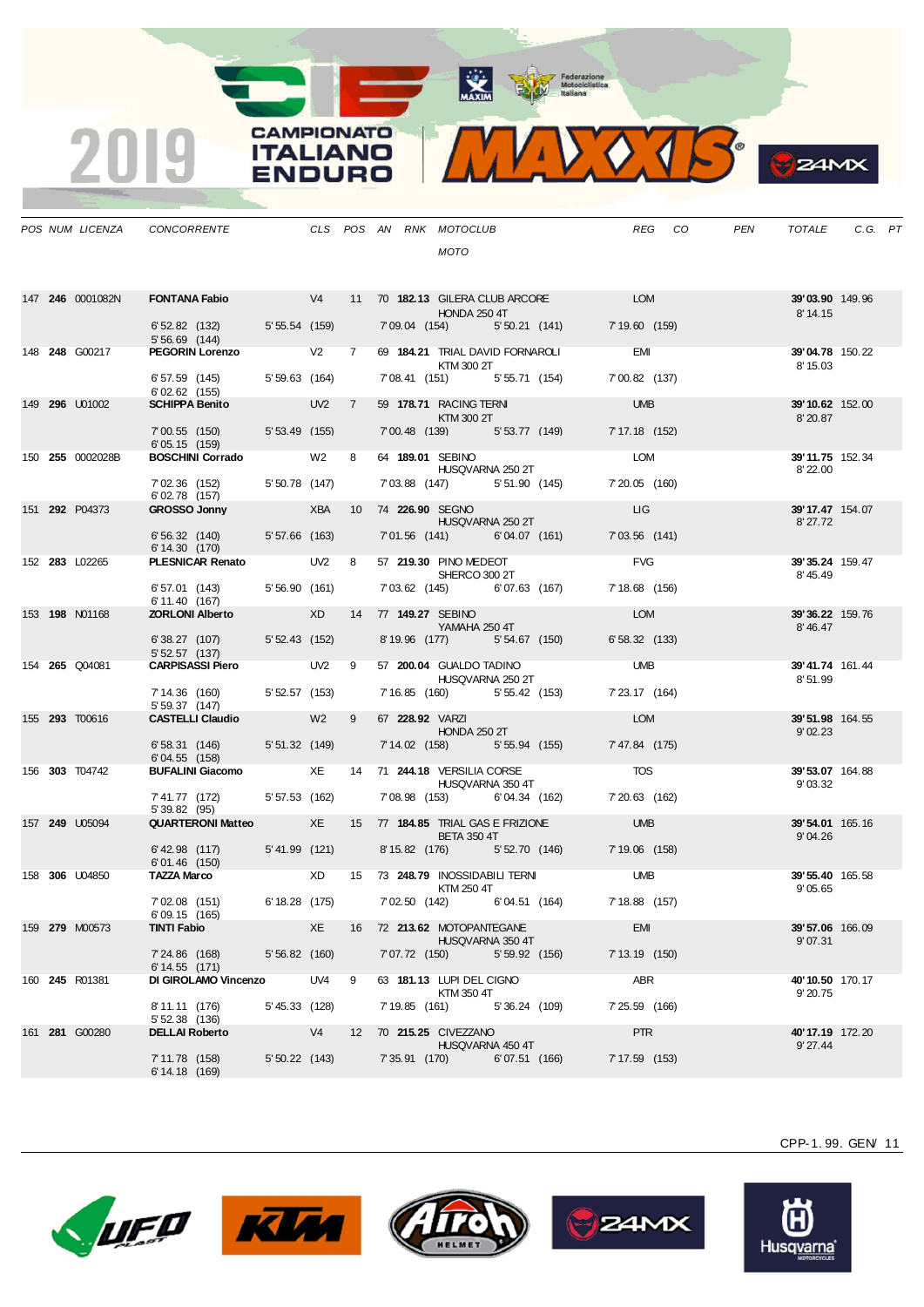MAXIM BOORNEOUSE



| CONCORRENTE                                    |                |                |                 |  | CLS POS AN RNK MOTOCLUB                           |                                           | <b>REG</b>     | CO. | <b>PEN</b> | TOTALE                       | C.G. PT |  |
|------------------------------------------------|----------------|----------------|-----------------|--|---------------------------------------------------|-------------------------------------------|----------------|-----|------------|------------------------------|---------|--|
|                                                |                |                |                 |  | <b>MOTO</b>                                       |                                           |                |     |            |                              |         |  |
|                                                |                |                |                 |  |                                                   |                                           |                |     |            |                              |         |  |
| PEDRONI Fabio                                  | <b>EXC</b>     |                |                 |  | KTM 300 2T                                        | 11 77 244.59 BERGAMO/SCUDERIA CASAZZA LOM |                |     |            | 40'19.50 172.90<br>9'29.75   |         |  |
| 7' 25.87 (169)<br>5' 55.17 (140)               | 6' 14.75 (173) |                |                 |  |                                                   | 7'09.09 (155) 6'12.14 (171) 7'22.48 (163) |                |     |            |                              |         |  |
| <b>VIAGAGNOLI Daniele</b>                      |                | <b>XD</b>      | 16              |  | 71 266.96 MELEGNANO ENDURO TEAM<br>KTM 250 4T     |                                           | <b>LOM</b>     |     |            | 40'25.06 174.59<br>9'35.31   |         |  |
| 7' 16.19 (161) 5' 53.42 (154)<br>6'02.60 (154) |                |                |                 |  |                                                   | 7'29.75 (167) 6'01.56 (159) 7'41.54 (172) |                |     |            |                              |         |  |
| <b>CARLON Stefano</b>                          |                | UV4            | 10 <sup>1</sup> |  | 61 231.93 PEDEMONTANO<br>HUSQVARNA 250 4T         |                                           | <b>FVG</b>     |     |            | 40'31.28 176.47<br>9' 41.53  |         |  |
| 8'38.49 (178)<br>5'49.83 (128)                 | 5' 50.47 (146) |                |                 |  | 7' 16.08 (159) 5' 41.33 (121)                     |                                           | 7' 15.08 (151) |     |            |                              |         |  |
| <b>JITALI Riccardo</b>                         |                | UV4            | 11              |  | 59 209.88 T. BENELLI - PESARO<br>HUSQVARNA 450 4T |                                           | <b>MAR</b>     |     |            | 40'35.23 177.67<br>9' 45.48  |         |  |
| 7' 18.68 (163)<br>6'12.01 (168)                | 6'05.73 (169)  |                |                 |  | 7'28.20 (164) 6'06.01 (165)                       |                                           | 7'24.60 (165)  |     |            |                              |         |  |
| <b>BUFALINI Lapo</b>                           |                | XE             | 17 <sup>2</sup> |  | 73 279.77 VERSILIA CORSE<br>HUSQVARNA 350 4T      |                                           | <b>TOS</b>     |     |            | 40'35.44 177.74<br>9' 45.69  |         |  |
| 7' 20.11 (164)<br>6'06.87 (161)                | 6'04.41 (168)  |                |                 |  | 7'35.58 (169) 6'10.36 (168)                       |                                           | 7' 18.11 (155) |     |            |                              |         |  |
| <b>CATONI Stefano</b>                          |                | V <sub>4</sub> | 13              |  | 70 236.21 SPOLETO<br>KTM 350 4T                   |                                           | <b>UMB</b>     |     |            | 40'51.69 182.67<br>10'01.94  |         |  |
| 7'03.24 (153)<br>6'07.84 (164)                 | 6'50.10 (179)  |                |                 |  | 7'26.45 (163) 6'03.85 (160)                       |                                           | 7' 20.21 (161) |     |            |                              |         |  |
| CADEI Danilo                                   |                | <b>RE</b>      | 17              |  | 80 207.32 LAGO D'ISEO<br>KTM 350 4T               |                                           | LOM            |     |            | 41'03.85 186.36<br>10' 14.10 |         |  |
| 6'57.08 (144)<br>7'05.57 (177)                 | 5'54.26 (157)  |                |                 |  |                                                   | 7'35.51 (168) 6'04.43 (163) 7'27.00 (167) |                |     |            |                              |         |  |
| <b>CARONNI Luca</b>                            |                | UV2            |                 |  |                                                   | 10 62 240.31 BERGAMO/SCUDERIA CASAZZA     | <b>LOM</b>     |     |            | 41'11.52 188.68              |         |  |

|  | 163 313 H02324   | <b>MAGAGNOLI Daniele</b> XD                                                            |                         |  |                        | KTM 250 4T                                                                                                           |                                                          | 16 71 266.96 MELEGNANO ENDURO TEAM            | LOM            | <b>40'25.06</b> 174.59<br>9' 35.31 |  |
|--|------------------|----------------------------------------------------------------------------------------|-------------------------|--|------------------------|----------------------------------------------------------------------------------------------------------------------|----------------------------------------------------------|-----------------------------------------------|----------------|------------------------------------|--|
|  |                  | 7'16.19 (161) 5'53.42 (154) 7'29.75 (167) 6'01.56 (159) 7'41.54 (172)<br>6'02.60 (154) |                         |  |                        |                                                                                                                      |                                                          |                                               |                |                                    |  |
|  | 164 295 G01589   | CARLON Stefano UV4 10 61 231.93 PEDEMONTANO                                            |                         |  |                        |                                                                                                                      |                                                          | HUSQVARNA 250 4T                              | FVG            | 40'31.28 176.47<br>9' 41.53        |  |
|  |                  | 8' 38.49 (178) 5' 50.47 (146)<br>5' 49.83 (128)                                        |                         |  |                        |                                                                                                                      |                                                          | 7' 16.08 (159) 5' 41.33 (121)                 | 7' 15.08 (151) |                                    |  |
|  | 165 328 0004276W | <b>VITALI Riccardo</b>                                                                 |                         |  |                        |                                                                                                                      | UV4 11 59 209.88 T. BENELLI - PESARO<br>HUSQVARNA 450 4T |                                               | <b>MAR</b>     | 40'35.23 177.67<br>9' 45.48        |  |
|  |                  | 7' 18.68 (163) 6' 05.73 (169)<br>6' 12.01 (168)                                        |                         |  |                        |                                                                                                                      |                                                          | 7'28.20 (164) 6'06.01 (165) 7'24.60 (165)     |                |                                    |  |
|  | 166 330 T04741   | <b>BUFALINI Lapo</b>                                                                   |                         |  |                        | HUSQVARNA 350 4T                                                                                                     | XE 17 73 279.77 VERSILIA CORSE                           |                                               | <b>TOS</b>     | 40'35.44 177.74<br>9' 45.69        |  |
|  |                  | $7'20.11$ (164) 6'04.41 (168)<br>6'06.87(161)                                          |                         |  |                        |                                                                                                                      |                                                          | 7' 35.58 (169) 6' 10.36 (168)                 | 7' 18.11 (155) |                                    |  |
|  | 167 297 Q01908   | <b>CATONI Stefano</b>                                                                  | V4                      |  |                        | 13 70 236.21 SPOLETO<br>KTM 350 4T                                                                                   |                                                          |                                               | <b>UMB</b>     | 40'51.69 182.67<br>10'01.94        |  |
|  |                  | 7'03.24 (153) 6'50.10 (179) 7'26.45 (163) 6'03.85 (160)<br>6'07.84 (164)               |                         |  |                        |                                                                                                                      |                                                          |                                               | 7' 20.21 (161) |                                    |  |
|  | 168 274 R00563   | <b>CADEI Danilo</b>                                                                    | and the contract of the |  |                        | KTM 350 4T                                                                                                           |                                                          | RE 17 80 207.32 LAGO D'ISEO LOM               |                | 41'03.85 186.36<br>10' 14.10       |  |
|  |                  | 6'57.08 (144) 5'54.26 (157)<br>7'05.57 (177)                                           |                         |  |                        |                                                                                                                      |                                                          | 7'35.51 (168) 6'04.43 (163) 7'27.00 (167)     |                |                                    |  |
|  | 169 301 S01488   | <b>CARONNI Luca</b>                                                                    |                         |  |                        | <b>GAS GAS 250 2T</b>                                                                                                |                                                          | UV2 10 62 240.31 BERGAMO/SCUDERIA CASAZZA LOM |                | 41'11.52 188.68<br>10'21.77        |  |
|  |                  | 7' 51.48 (175)<br>6'05.95 (160)                                                        | 6'03.76 (167)           |  |                        |                                                                                                                      |                                                          | 7'29.46 (166) 6'01.26 (157)                   | 7'39.61 (170)  |                                    |  |
|  | 170 318 U01454   | <b>CHINI Mario</b>                                                                     |                         |  | W2 10 64 287.00 SEBINO |                                                                                                                      | BETA 300 2T                                              |                                               | LOM            | 41'19.97 191.25<br>10'30.22        |  |
|  |                  | 7' 22.74 (166) 6' 18.11 (174)<br>6' 16.14 (172)                                        |                         |  |                        |                                                                                                                      |                                                          | 7'29.31 (165) 6'15.98 (173) 7'37.69 (169)     |                |                                    |  |
|  | 171 300 0002554A | <b>GRASSENI Mario</b>                                                                  |                         |  |                        | KTM 250 2T                                                                                                           |                                                          | UV2 11 55 239.53 BERGAMO/SCUDERIA CASAZZA LOM |                | 41'35.53 195.97<br>10'45.78        |  |
|  |                  | 7' 45.70 (173) 6' 13.04 (171)<br>$6'10.86$ (166)                                       |                         |  |                        |                                                                                                                      |                                                          | 7'36.75 (171) 6'11.54 (170) 7'37.64 (168)     |                |                                    |  |
|  | 172 308 R03969   | CAPACCI Romano W4 12 65 255.37 ENDURO SANREMO                                          |                         |  |                        | <b>EXERCISE IN STREET STATES AT A STREET AND A STREET STATES AND A STREET STATES IN STREET STATES AND A STREET S</b> |                                                          |                                               |                | 41'44.89 198.81<br>10' 55.14       |  |
|  |                  | 7' 23.54 (167) 6' 14.41 (172)<br>6' 25.13 (173)                                        |                         |  |                        |                                                                                                                      |                                                          | 7' 24.19 (162) 6' 35.17 (177) 7' 42.45 (173)  |                |                                    |  |
|  | 173 310 T02356   | <b>LAMPA Massimo</b>                                                                   | <b>Example 2018</b> XE  |  | 18 74 263.47 OSTRA     | <b>BETA 350 4T</b>                                                                                                   |                                                          |                                               | <b>MAR</b>     | 41'49.00 200.06<br>10' 59.25       |  |
|  |                  | 7 38.49 (171) 6 01.60 (165) 7 45.43 (173) 6 18.74 (174) 7 56.96 (177)<br>6'07.78 (163) |                         |  |                        |                                                                                                                      |                                                          |                                               |                |                                    |  |
|  | 174 321 L01582   | CANCIALLI Marco V2 8 69 294.08 VALDISIEVE                                              |                         |  |                        | <b>BETA 250 2T</b>                                                                                                   |                                                          | <b>TOS</b>                                    |                | 42' 13.95 207.63<br>11'24.20       |  |
|  |                  | 7'50.15 (174) 6'12.16 (170)<br>6'29.13 (174)                                           |                         |  |                        |                                                                                                                      |                                                          | 7'47.16 (174) 6'12.18 (172)                   | 7' 43.17 (174) |                                    |  |
|  | 175 309 N01677   | <b>BOZ Guido</b>                                                                       | <b>Example 20 XE</b>    |  |                        | 19 71 260.46 PEDEMONTANO                                                                                             | HUSQVARNA 350 4T                                         |                                               | <b>FVG</b>     | 42'29.61 212.38<br>11'39.86        |  |
|  |                  | 7'22.05 (165) 6'01.66 (166)<br>8' 13.89 (179)                                          |                         |  |                        |                                                                                                                      |                                                          | 7'10.59 (156) 6'01.41 (158) 7'40.01 (171)     |                |                                    |  |
|  | 176 323 0001937N |                                                                                        |                         |  |                        | SHERCO 300 4T                                                                                                        |                                                          |                                               |                | 42'47.77 217.89<br>11'58.02        |  |
|  |                  | 7'33.63 (170)<br>6' 35.71 (175)                                                        |                         |  |                        |                                                                                                                      | 6'27.16 (177) 7'41.04 (172) 6'35.40 (178)                |                                               | 7' 54.83 (176) |                                    |  |

 $POS$  *NUM LICENZA CONCORRENTE* 

 $\overline{\mathbf{2}}$ 

162 **304** U03096 **PEDRONI Fabio** 

**CAMPIONATO** 

**ITALIANO** 

**ENDURO** 







CPP-1. 99. GEN/ 12

**P** ZAMX